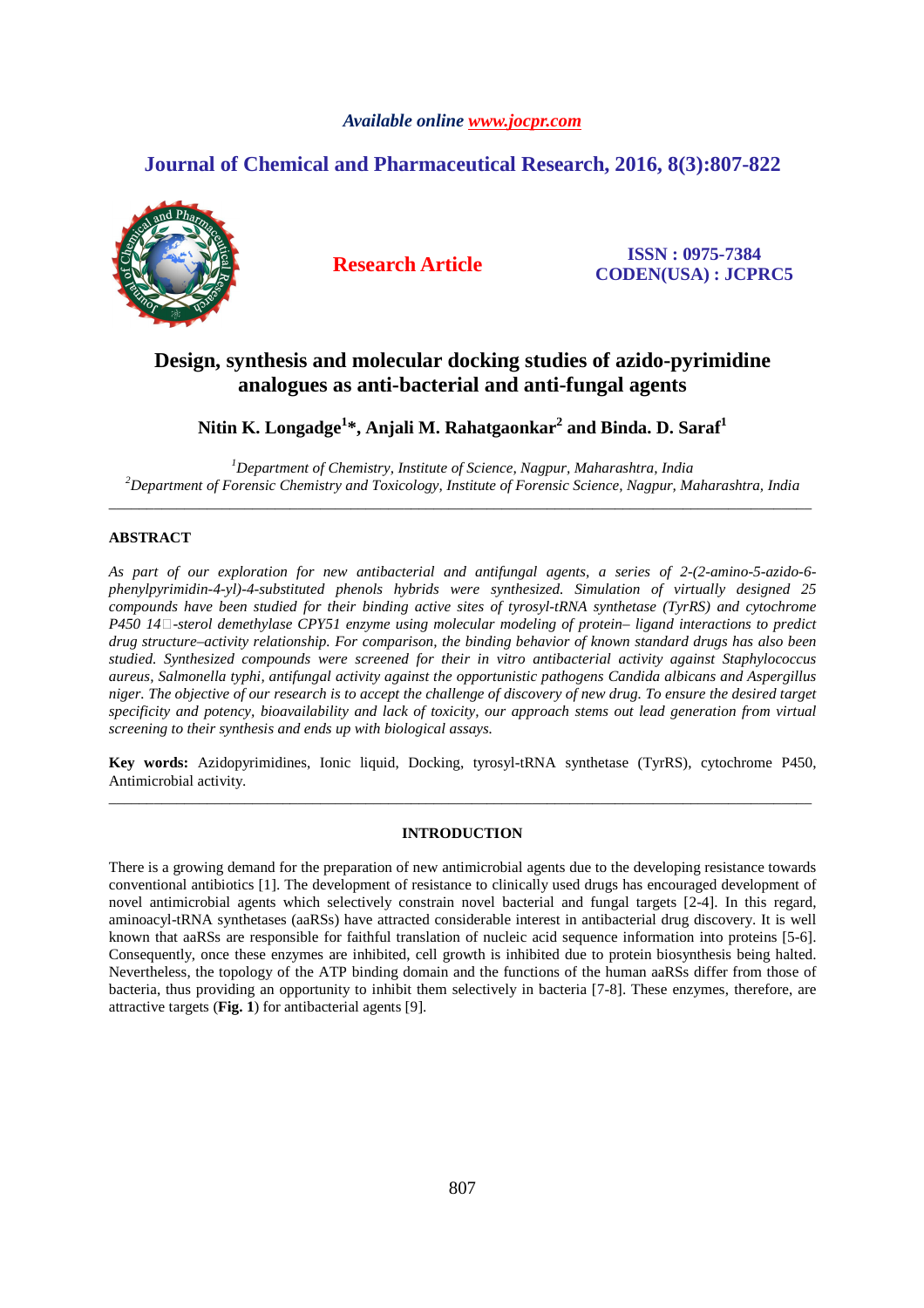

**Figure 1 Targets for antibacterial therapy [10]** 

Fungal infections cause a continuous and momentous threat to human health, especially in immune-compromised patients.1,2 Drug resistance among fungal pathogens is an increasing problem, thus it is requisite to develop some novel antifungal compounds with high efficacy, less toxicity and low resistance [11].

Ergosterol is the major component of the fungal cell membrane. It is as a bio-regulator of membrane fluidity, asymmetry and integrity. Inhibition of the 14α-demethylase will result in a decreased ergosterol synthesis and a concomitant accumulation of 14-methylated sterols. They prevent the  $14-\alpha$  demethylation of lanosterol into ergosterol in the ergosterol synthetic pathway [12-13]. Thereby preventing the post-squalene synthesis segments such as the oxidosqualene cyclase methyltransferase [14]. Ergosterol plays a hormone- like role in fungal cells, which stimulates growth; the net effect of synthesized molecules is the inhibition the fungal growth (**Fig. 2**).



**Figure 2 Mechanism of azoles drugs in biosynthesis pathway [15]**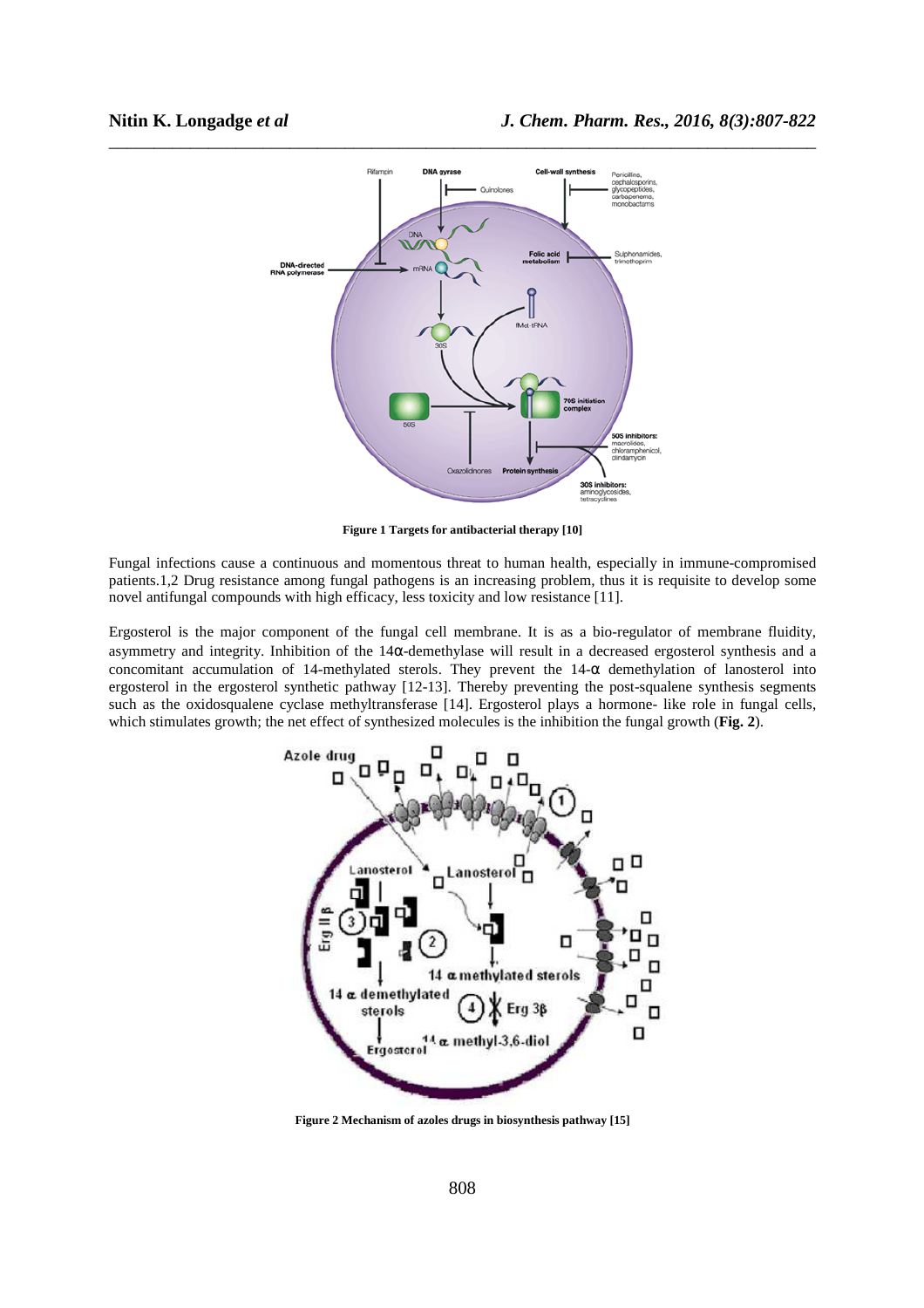Most of the nitrogen-containing molecules are pharmacologically very active which can be attributed to the fact that nitrogenous compounds are part and parcel of the biomolecular diversity [16]. Azides are considered to be very important class of compounds due to their both industrial as well as biological applications. The chemistry of azides thus attracted the attention of many chemists since many of these compounds play important role in organic chemistry [17]. Amongst the pharmacologically active nitrogenous compounds, a large number of Azido-Pyrimidine and their derivatives attracted considerable attention for the past few decades due to their chemotherapeutical value. Azido-Pyrimidine framework is a part of many synthetic compounds, which possess useful biological activities including Antiviral and antineoplastic activities [18], Anti-inflammatory Activity [19], anti-tumor [20], dihydrofolate reductase inhibitors [21], antiviral activity against hepatitis-A virus (HAV) and herpes simplex virus type-1 (HSV-1) [22], Inhibitors of AP-1 and NF-κB Mediated Gene Expression [23], Therefore, azido derivatives of pyrimidine have been receiving significant attention. Recent studies reported pyrimidine derivatives showing good antibacterial and antifungal activity [24-26] which encourages us to synthesize and evaluate the antibacterial and antifungal activity of a series of 2-(2-amino-5-azido-6-phenylpyrimidin-4-yl)-4-substituted phenols.

\_\_\_\_\_\_\_\_\_\_\_\_\_\_\_\_\_\_\_\_\_\_\_\_\_\_\_\_\_\_\_\_\_\_\_\_\_\_\_\_\_\_\_\_\_\_\_\_\_\_\_\_\_\_\_\_\_\_\_\_\_\_\_\_\_\_\_\_\_\_\_\_\_\_\_\_\_\_

In our work for finding new antibacterial agents, we have explored a series of 2-(2-amino-5-azido-6 phenylpyrimidin-4-yl)-4-substituted phenols as potent inhibitors against tyrosyl-tRNA synthetase (TyrRS) [27], one of the aminoacyl-tRNA synthetases (aaRSs) and for finding new antifungal agents, against lanosterol 14  $\Box$ -sterol demethylase which block ergosterol synthesis by interfering with the demethylation of its precursor [15].

Recently, ionic liquid (IL) have attracted much attention towards academic and industrial research since they have shown intense advantages in the context of green chemistry and therefore have great promising potential. Ionic materials are used as a substitute for volatile solvents in organic synthesis. This class of solvent often combines attractive features of considerable thermal stability and low vapor pressure in a single solvent system. ILs are mainly composed of symmetrical and of bulky organic cation paired with anion that can be either organic or inorganic in nature. Moreover, it is well known that physical and chemical properties of an IL are determined by structure of constituent cation and anion. Thus one can systematically tailor an IL with specific properties. Ionic liquids (ILs) are molten salts with melting points below 100<sup>°</sup>C [28]. The hydrophobic ionic liquid [bmim][PF<sub>6</sub>] is well known for its capability in various catalytic applications. In particular, hydrophobic media possessing hexafluorophosphate anions have a multitude of uses in different biochemical and chemical reactions [29].

Herein, we have investigated the effect of different reaction conditions involving model hydrophobic ionic liquids, such as  $[bmin][PF_6]$ , on the formation of 2-(2-amino-5-azido-6-phenylpyrimidin-4-yl)-4-substituted phenols, and we illustrate herein the extension of the use of  ${\rm [bmin][PF_6]}$  to reactions of diversely substituted substrates.

To the best of our knowledge, there has been no previous report of analogous pyrimidines as antibacterial and antifungal agents. However, there are numerous examples of nitrogen containing heterocycles being used to treat microbial infections; these compounds may lead to the generation of novel anti-microbial therapeutics.

The combination of genomics and bioinformatics has the potential to generate the information and knowledge that will enable the conception and development of new therapies and interventions needed to treat and to elucidate the unusual biology of these microbial infections. One of the most important applications of molecular modeling techniques in structural biology is docking of a ligand molecule to a receptor, such as a protein. In pursuit of achieving this goal, our research efforts led to the development of hybrid molecule of pyrimidines and azides as novel and diversely substituted scaffolds which can be utilized further as templates for anti-microbial agents.

### **EXPERIMENTAL SECTION**

[bmim][PF<sub>6</sub>] was obtained from Acros Organics (New Jersey, USA), all solvents were dried by standard methods. Melting points were determined by open capillary method and are uncorrected. Chemicals were obtained from S.D. Fine of AR Grade Analytical. TLCs were carried out on 0.25-mm layer silica gel plates, and single spots were obtained. Column chromatography was performed with silica gel of 120 mesh (Merk).<sup>1</sup>H NMR, and <sup>13</sup>CNMR spectra were recorded from CDCl<sub>3</sub>/DMSO-d<sub>6</sub> solution on a Brucker Avance II 400 (400 MHz) NMR Spectrometer. The chemical shifts in ppm are expressed on the δ scale using tetramethylsilane as internal standard. Coupling constants are given in Hz. IR spectra were obtained on a Perkin Elmer 1800 spectrophotometer using KBr discs. Elemental analyses were carried out using Perkin Elmer 2400 elemental analyzer. Mass spectra were measured with a GC–MS (70 eV). The purity of the samples was checked by TLC and spectroscopic data. The X-ray diffraction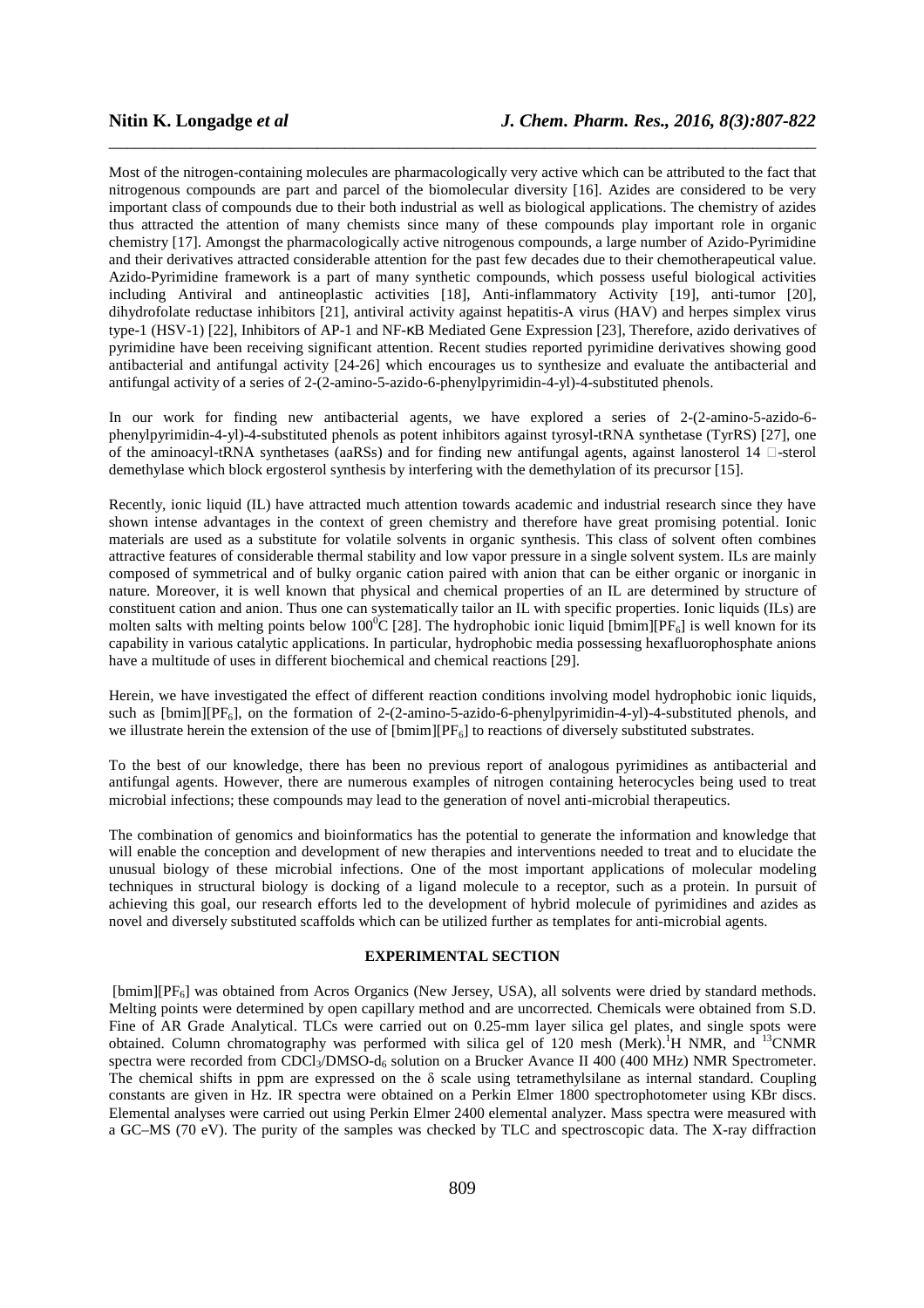patterns have been recorded in 2θ range from 13 to 600 on Philips (Holland) automated X-ray powder diffractometer. The operating target voltage was 35kV and tube current was 20mA. The scanning speed was 0.5 2θ/min. Radiation used was *Cu-k* of wavelength 1.54056 Å provided with a monochromator for filtering β radiations to reduce noise due to white radiations and to increase the resolution. The values of inter-planer spacing (d) corresponding to Bragg reflections (2θ) were obtained. Indexing and calculations of unit cell parameters were performed with the help of Powder-X-Software [30].

\_\_\_\_\_\_\_\_\_\_\_\_\_\_\_\_\_\_\_\_\_\_\_\_\_\_\_\_\_\_\_\_\_\_\_\_\_\_\_\_\_\_\_\_\_\_\_\_\_\_\_\_\_\_\_\_\_\_\_\_\_\_\_\_\_\_\_\_\_\_\_\_\_\_\_\_\_\_

# **General synthetic procedure for 2-(2-amino-5-azido-6-phenylpyrimidin-4-yl)-4-methylphenol (2a)**

The synthetic route was achieved through ionic liquid  $[\text{bmin}][\text{PF}_6]$  serving as dual solvent and catalyst, leading to quick, easy and enhanced yield. This rational chemical approach afforded azido derivative of pyrimidines.

Substituted azido pyrimidines were synthesized efficiently by cyclization of 3-azido-6-substituted-2-phenyl-4Hchromen-4-one using guanidine carbonate in [bmim][ $PF_6$ ]. The whole procedure is simple and straightforward. By employing this protocol, a series of novel 2-(2-amino-5-azido-6-phenylpyrimidin-4-yl)-4-substituted phenols hybrids were prepared.

A mixture of 3-azido-6-methyl-2-phenyl-4H-chromen-4-one (1mmol, 0.277 g), guanidine carbonate (2mmol. 0.36 g) and 2 mL of ionic liquid [bmim][PF6] were added in a round bottom flask in an inert atmosphere and stirred at room temperature for 15minutes and the reaction was monitored by TLC. After completion of reaction, it was cooled and poured in 20 % HCl solution, filtered and washed with water. The solid obtained was recrystallized from ethanol (**Scheme 1**). Yield, 97 % (0.3104g); mp 210 <sup>0</sup>C; IR (KBr), ν (cm<sup>-1</sup>); 3498 (O-H), 3312 (N–H), 2922 (CH<sub>3</sub>) str), 2138 (N<sub>3</sub>), 1639 (N-H deformation for pri. amine), 1470 (-CH<sub>3</sub> bend), 1380 (-CH<sub>3</sub> bend.), 1395 (C=N str.), 1529  $(C=CD \text{ bend.})$ ,  $^{1}$ H NMR (DMSOd<sub>6</sub>),  $\delta$  (ppm): 2.3 (s, 3H, -CH<sub>3</sub>), 4.6 (s, 2H, -NH<sub>2</sub>), 6.91-6.94 (d, 1H, J = 12.2 Hz, Ha), 7.18–7.22 (dd, 1H, J = 2.4, 10.8 Hz, Hb), 7.4-7.5 (m, 5H, Ar-H), 8.1 (s, 1H, Hc), 13.6 (s, 1H, -OH). <sup>13</sup>C NMR (200 MHz DMSOd6), δ 20.06, 100.49, 116.63, 117.77, 126.46, 126.59, 127.13, 128.13, 130.05, 133.08, 136.87, 136.99, 158.01, 160.68, 165.13, 165.66. Mass (m/z): 318 M<sup>+</sup>; Elemental analysis: Calculated for (C<sub>17</sub>H<sub>14</sub>N<sub>6</sub>O): C 64.14, H 4.43, N 26.40, O 5.03 Found: C 64.55, H 4.25, N 26.08, O 5.12. The series of substituted compounds **2b-l** were synthesized following above procedure.

# **2-(2-amino-5-azido-6-phenylpyrimidin-4-yl)-4-chlorophenol (2b)**

Yield, 95 %; mp 244 <sup>0</sup>C; IR (KBr), v (cm<sup>-1</sup>): 3500 (O-H), 3310 (N-H), 2926 (CH<sub>3</sub> str), 2120 (N<sub>3</sub>), 1640 (N-H deformation for pri. amine), 852 (C-Cl str) 1472 (-CH<sub>3</sub> bend), 1383 (-CH<sub>3</sub> bend.), 1415 (C=N str.), 1530 (C=C bend.), <sup>1</sup>H NMR (CDCl<sub>3</sub>),  $\delta$  (ppm): 4.7 (s, 2H, -NH<sub>2</sub>), 6.5-6.6 (d, 1H, J = 9.48, Ha), 6.71-6.76 (dd, 1H, J = 1.84, 3.52, Hb), 6.9-7.1 (m, 5H, Ar-H), 7.14 (s, 1H, Hc), 10.5 (s, 1H, -OH). <sup>13</sup>C NMR (200 MHz CDCl3), δ 98.6, 117.6, 119.2, 126.7, 129.1, 135.7, 136.1, 136.5, 139.8, 152.5, 158.8, 160.2, 166.8 Mass (m/z): 338 M<sup>+</sup> ; Elemental analysis: Calculated for  $(C_{16}H_{11}CIN_6O)$ : C, 56.73; H, 3.27; Cl, 10.47; N, 24.81; O, 4.72 Found: C, 56.69; H, 3.25; Cl, 10.41; N, 24.85; O, 4.76.

### **2-(2-amino-5-azido-6-phenylpyrimidin-4-yl)-6-bromo-4-methylphenol (2c)**

Yield, 90 %; mp 188 <sup>0</sup>C; IR (KBr), v (cm<sup>-1</sup>): 3494 (O-H), 3310 (N–H), 2926 (CH<sub>3</sub> str), 2095 (N<sub>3</sub>), 1637 (N-H deformation for pri. amine), 1471 (-CH<sub>3</sub> bend), 1382 (-CH<sub>3</sub> bend.), 1396 (C=N str.), 1528 (C=C bend.), <sup>1</sup>H NMR (CDCl3), δ (ppm): 2.3 (s, 3H, -CH3), 5.0 (s, 2H, -NH2), 7.2-7.5 (m, 5H, Ar-H), 7.5 (s, 1H, Ha), 7.6 (s, 1H, Hb), 10.2 (s, 1H, -OH). <sup>13</sup>C NMR (200 MHz CDCl3), δ 22.71, 106.99, 113.91, 126.72, 127.96, 128.07, 128.31, 128.76, 129.02, 132.25, 132.28, 134.35, 135.82, 136.55, 140.64, 158.56, 159.92, 170.32 Mass (m/z): 396 M<sup>+</sup> ; Elemental analysis: Calculated for  $(C_{17}H_{13}BrN_6O)$ : C, 51.40; H, 3.30; Br, 20.12; N, 21.16; O, 4.03 Found: C, 51.42; H, 3.26; Br, 20.18; N, 21.11; O, 4.07.

### **2-(2-amino-5-azido-6-phenylpyrimidin-4-yl)-6-bromo-4-chlorophenol (2d)**

Yield, 94 %; mp 256 <sup>0</sup>C; IR (KBr), v (cm<sup>-1</sup>): 3492 (O-H), 3314 (N-H), 2921 (CH<sub>3</sub> str), 2124 (N<sub>3</sub>), 1637 (N-H deformation for pri. amine), 1473 (-CH<sub>3</sub> bend), 1382 (-CH<sub>3</sub> bend.), 1397 (C=N str.), 1528 (C=C bend.), <sup>1</sup>H NMR  $(CDCl_3)$ ,  $\delta$  (ppm): 4.5 (s, 2H, -NH<sub>2</sub>), 7.2-7.9 (m, 5H, Ar-H), 7.6 (s, 1H, Ha), 7.8 (s, 1H, Hb), 10.9 (s, 1H, -OH). <sup>13</sup>C NMR (200 MHz CDCl3), δ 99.29, 118.30, 123.83, 124.89, 127.18, 127.76, 128.13, 130.26, 134.15, 152.53, 158.35, 161.40, 164.10 Mass (m/z): 417 M<sup>+</sup>; Elemental analysis: Calculated for (C<sub>16</sub>H<sub>10</sub>BrClN<sub>6</sub>O): C, 46.01; H, 2.41; Br, 19.13; Cl, 8.49; N, 20.12; O, 3.83 Found: C, 46.09; H, 2.44; Br, 19.17; Cl, 8.41; N, 20.08; O, 3.78.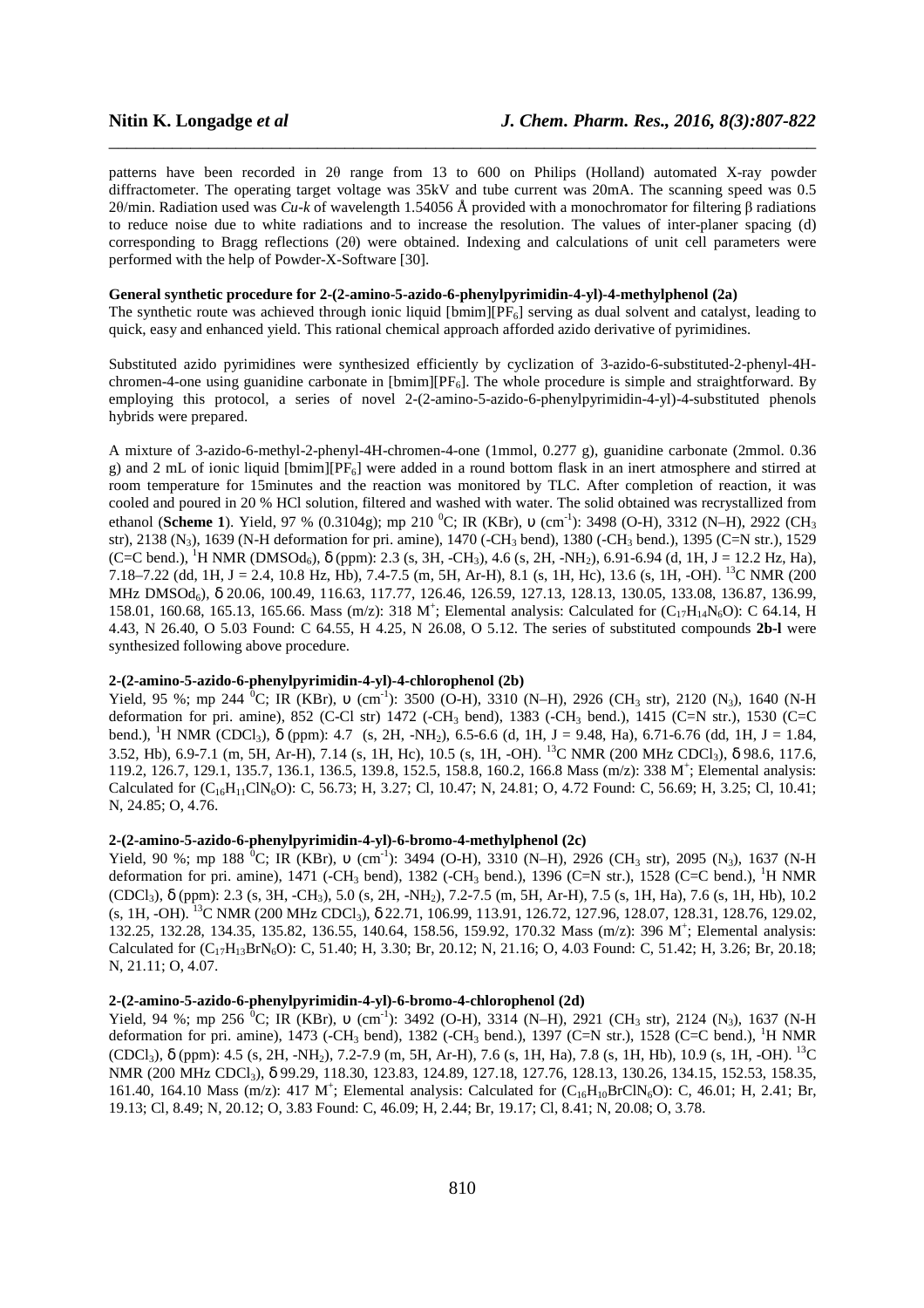### **2-(2-amino-5-azido-6-phenylpyrimidin-4-yl)-6-iodo-4-methylphenol (2e)**

Yield, 87 %; mp 194 <sup>0</sup>C; IR (KBr), v (cm<sup>-1</sup>): 3495 (O-H), 3313 (N-H), 2924 (CH<sub>3</sub> str), 2210 (N<sub>3</sub>), 1635 (N-H deformation for pri. amine), 548 (C-I str.), 1474 (-CH<sub>3</sub> bend), 1382 (-CH<sub>3</sub> bend.), 1398 (C=N str.), 1526 (C=C bend.), <sup>1</sup>H NMR (CDCl3), δ (ppm): 1.9 (s, 3H, -CH3), 4.8 (s, 2H, -NH2), 7.1 (s, 1H, Ha), 7.3 (s, 1H, Hb), 7.31-7.41 (m, 5H, Ar-H), 10.1 (s, 1H, -OH). <sup>13</sup>C NMR (200 MHz CDCl3), δ 21.70, 47.57, 63.52, 86.22, 86.32, 66.83, 125.87, 127.10, 128.02, 128.55, 129.59, 131.23, 132.56, 134.76, 138.65, 148.92, 152.51, 164.83 Mass (m/z): 444 M<sup>+</sup> ; Elemental analysis: Calculated for  $(C_{17}H_{13}N_6O)$ : C, 45.96; H, 2.95; I, 28.57; N, 18.92; O, 3.60 Found: C, 45.90; H, 2.91; I, 28.61; N, 18.98; O, 3.54.

\_\_\_\_\_\_\_\_\_\_\_\_\_\_\_\_\_\_\_\_\_\_\_\_\_\_\_\_\_\_\_\_\_\_\_\_\_\_\_\_\_\_\_\_\_\_\_\_\_\_\_\_\_\_\_\_\_\_\_\_\_\_\_\_\_\_\_\_\_\_\_\_\_\_\_\_\_\_

# **2-(2-amino-5-azido-6-phenylpyrimidin-4-yl)-4-chloro-6-iodophenol (2f)**

Yield, 85 %; mp 265  ${}^{0}C$ ; IR (KBr), v (cm<sup>-1</sup>): 3502 (O-H), 3314 (N–H), 2922 (CH<sub>3</sub> str), 2200 (N<sub>3</sub>), 1640 (N-H deformation for pri. amine), 546 (C-I str.), 1470 (-CH<sub>3</sub> bend), 1382 (-CH<sub>3</sub> bend.), 1399 (C=N str.), 1531 (C=C bend.), <sup>1</sup>H NMR (CDCl3), δ (ppm): 4.0 (s, 2H, -NH2), 7.41-7.47 (m, 5H, Ar-H), 7.6 (s, 1H, Ha), 7.7 (s, 1H, Hb), 12.4 (s, 1H, -OH). <sup>13</sup>C NMR (200 MHz CDCl3), δ 89.77, 99.13, 121.16, 123.79, 126.93, 127.77, 128.35, 129.08, 129.87, 138.99, 158.21, 161.01, 161.83, 162.17 Mass (m/z): 463 M<sup>+</sup> ; Elemental analysis: Calculated for (C16H10ClIN6O): C, 41.36; H, 2.17; Cl, 7.63; I, 27.31; N, 18.09; O, 3.44 Found: C, 41.32; H, 2.11; Cl, 7.55; I, 27.37; N, 18.12; O, 3.48.

# **4-(2-amino-5-azido-6-phenylpyrimidin-4-yl) benzene-1,3-diol (2g)**

Yield, 72 %; mp 164 <sup>0</sup>C; IR (KBr), v (cm<sup>-1</sup>): 3554 (O-H), 3316 (N-H), 3122 (CH<sub>3</sub> str), 2180 (N<sub>3</sub>), 1636 (N-H deformation for pri. amine), 1474 (-CH<sub>3</sub> bend), 1382 (-CH<sub>3</sub> bend.), 1398 (C=N str.), 1526 (C=C bend.), <sup>1</sup>H NMR  $(DMSO_{6})$ ,  $\delta$  (ppm): 5.1 (s, 2H, -NH<sub>2</sub>), 6.910 – 6.912 (d, 1H, J = 0.6, Ha), 7.1-7.2 (dd, 1H, J = 4.08, 8.32, Hb), 7.4-8.6 (m, 5H, Ar-H), 8.11-8.12 (d, 1H, J = 6.44, Hc), 12.7 (s, 2H, -OH). <sup>13</sup>C NMR (200 MHz DMSOd<sub>6</sub>),  $\delta$  98.99, 105.07, 108.64, 113.91, 126.96, 129.02, 130.05, 132.58, 134.25, 157.28, 158.55, 160.06, 161.12, 162.82 Mass  $(m/z)$ : 320 M<sup>+</sup>; Elemental analysis: Calculated for  $(C_{16}H_{12}N_6O_2)$ : C, 60.00; H, 3.78; N, 26.24; O, 9.99 Found: C, 60.04; H, 3.72; N, 26.28; O, 9.91.

# **2-(2-amino-5-azido-6-phenylpyrimidin-4-yl)-4-methyl-6-nitrophenol (2h)**

Yield, 70 %; mp 210 <sup>0</sup>C; IR (KBr), v (cm<sup>-1</sup>): 3494 (O-H), 3316 (N-H), 2928 (CH<sub>3</sub> str), 2145 (N<sub>3</sub>), 1635 (N-H deformation for pri. amine),  $1512$  (-NO<sub>2</sub> str.),  $1474$  (-CH<sub>3</sub> bend),  $1384$  (-CH<sub>3</sub> bend.),  $1397$  (C=N str.),  $1527$  (C=C bend.), <sup>1</sup>H NMR (CDCl<sub>3</sub>),  $\delta$  (ppm): 2.3 (s, 3H, -CH<sub>3</sub>), 5.0 (s, 2H, -NH<sub>2</sub>), 6.8 (S, 1H, Ha), 6.84–6.99 (m, 5H, Ar-H), 7.39 (s, 1H, Hb), 10.1 (s, 1H, -OH). <sup>13</sup>C NMR (200 MHz CDCl3), δ 20.6, 99.2, 120.9, 126.7, 127.2, 128.1, 128.5, 129.1, 132.3, 136.8, 137.0, 148.1, 158.8, 162.2, 164.0 Mass (m/z): 363 M<sup>+</sup>; Elemental analysis: Calculated for  $(C_{17}H_{13}N_7O_3)$ : C, 56.20; H, 3.61; N, 26.99; O, 13.21 Found: C, 56.28; H, 3.56; N, 26.92; O, 13.19.

# **2-(2-amino-5-azido-6-phenylpyrimidin-4-yl)-4-chloro-6-nitrophenol (2i)**

Yield, 76 %; mp 194 <sup>0</sup>C; IR (KBr), v (cm<sup>-1</sup>): 3504 (O-H), 3315 (N-H), 2923 (CH<sub>3</sub> str), 2156 (N<sub>3</sub>), 1635 (N-H deformation for pri. amine), 1514 (-NO<sub>2</sub> str.), 1477 (-CH<sub>3</sub> bend), 1385 (-CH<sub>3</sub> bend.), 1395 (C=N str.), 1527 (C=C bend.), <sup>1</sup>H NMR (CDCl3), δ (ppm): 4.4 (s, 2H, -NH2), 6.57–6.81 (m, 5H, Ar-H), 7.0 (s, 1H, Ha), 7.1 (s, 1H, Hb), 10.5 (s, 1H, -OH). <sup>13</sup>C NMR (200 MHz CDCl3), δ 98.49, 123.11, 124.92, 125.59, 127.00, 127.26, 127.76, 128.13, 135.09, 139.06, 149.02, 158.85, 161.20, 164.05 Mass (m/z): 383 M<sup>+</sup> ; Elemental analysis: Calculated for (C16H10ClN7O3): C, 50.08; H, 2.63; Cl, 9.24; N, 25.55; O, 12.51 Found: C, 50.01; H, 2.56; Cl, 9.19; N, 25.48; O, 12.45.

# **5-azido-4-(2,4-dimethoxyphenyl)-6-phenylpyrimidin-2-amine (2j)**

Yield, 58 %; mp 110 <sup>0</sup>C; IR (KBr), v (cm<sup>-1</sup>): 3496 (O-H), 3316 (N-H), 2924 (Ar-CH str.), 2816 (C-H str. CH<sub>3</sub>-O-), 2178 (N3), 1637 (N-H deformation for pri. amine), 1472 (-CH3 bend), 1384 (-CH3 bend.), 1397 (C=N str.), 1527 (C=C bend.), <sup>1</sup>H NMR (CDCl<sub>3</sub>),  $\delta$  (ppm): 3.3 (s, 6H, -OCH<sub>3</sub>), 4.8 (s, 2H, -NH<sub>2</sub>), 6.8-6.9 (d, 1H, J = 8.36, Ha), 7.10-7.12 (dd, 1H, J = 1.6, 1.64, Hb), 7.34–7.48 (m, 5H, Ar-H), 7.49-7.50 (d, 1H, J = 1.36, Hc). <sup>13</sup>C NMR (200 MHz CDCl3), δ 55.83, 56.16, 98.83, 98.91, 107.26, 111.12, 125.16, 127.24, 129.09, 130.63, 134.46, 157.06, 158.49, 160.22, 161.49, 165.80 Mass (m/z): 348 M<sup>+</sup>; Elemental analysis: Calculated for (C<sub>18</sub>H<sub>16</sub>N<sub>6</sub>O<sub>2</sub>): C, 62.06; H, 4.63; N, 24.12; O, 9.19 Found: C, 62.01; H, 4.66; N, 24.15; O, 9.11.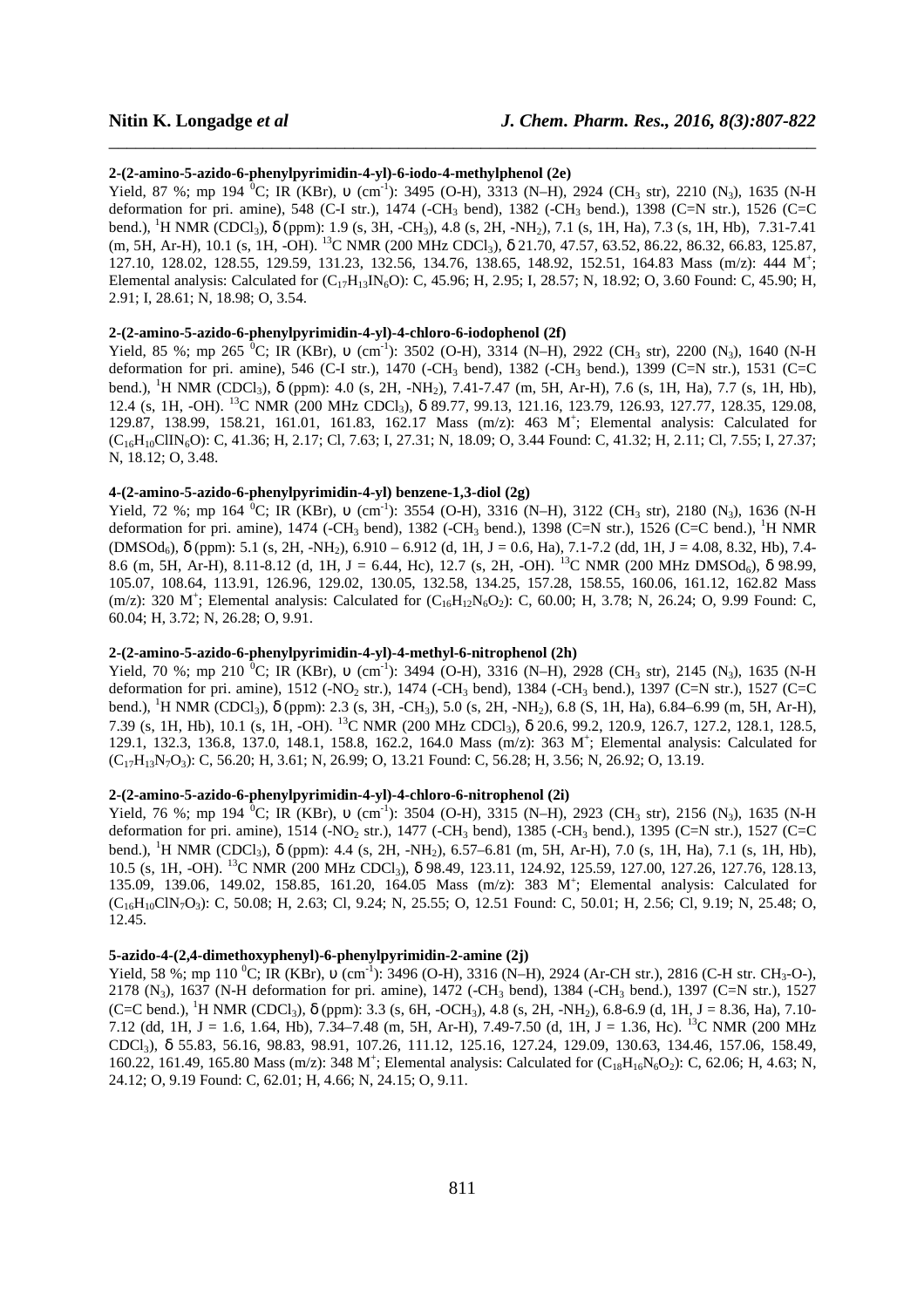### **5-azido-4-(5-bromo-2,4-dimethoxyphenyl)-6-phenylpyrimidin-2-amine (2k)**

Yield, 91 %; mp 178 <sup>0</sup>C; IR (KBr), υ (cm<sup>-1</sup>): 3492 (O-H), 3310 (N-H), 2922 (Ar-CH str.), 2814 (C-H str. CH<sub>3</sub>-O-), 2122 (N<sub>3</sub>), 1635 (N-H deformation for pri. amine), 610 (C-Br str.), 1474 (-CH<sub>3</sub> bend), 1382 (-CH<sub>3</sub> bend.), 1397 (C=N str.), 1530 (C=C bend.), <sup>1</sup>H NMR (DMSOd<sub>6</sub>),  $\delta$  (ppm): 3.2 (s, 6H, -OCH<sub>3</sub>), 4.1 (s, 2H, -NH<sub>2</sub>), 6.92–7.11 (m, 5H, A-rH), 7.21 (s, 1H, Ha), 7.32 (s, 1H, Hb). <sup>13</sup>C NMR (200 MHz DMSOd<sub>6</sub>), δ 55.12, 55.48, 98.76, 100.82, 104.77, 113.02, 126.03, 127.22, 129.04, 130.61, 136.56, 157.77, 158.48, 159.92, 164.19, 165.63 Mass (m/z): 426  $M^{+}$ ; Elemental analysis: Calculated for  $(C_{18}H_{15}BrN_6O_2)$ : C, 50.60; H, 3.54; Br, 18.70; N, 19.67; O, 7.49 Found: C, 50.56; H, 3.51; Br, 18.69; N, 19.61; O, 7.47.

\_\_\_\_\_\_\_\_\_\_\_\_\_\_\_\_\_\_\_\_\_\_\_\_\_\_\_\_\_\_\_\_\_\_\_\_\_\_\_\_\_\_\_\_\_\_\_\_\_\_\_\_\_\_\_\_\_\_\_\_\_\_\_\_\_\_\_\_\_\_\_\_\_\_\_\_\_\_

### **5-azido-4-(5-iodo-2,4-dimethoxyphenyl)-6-phenylpyrimidin-2-amine (2l)**

Yield, 78 %; mp 182 <sup>0</sup>C; IR (KBr), υ (cm<sup>-1</sup>): 3506 (O-H), 3311 (N-H), 2923 (Ar-CH str.), 2818 (C-H str. CH<sub>3</sub>-O-), 2146 (N<sub>3</sub>), 1641 (N-H deformation for pri. amine), 548 (C-I str.), 1471 (-CH<sub>3</sub> bend), 1385 (-CH<sub>3</sub> bend.), 1391 (C=N str.), 1531 (C=C bend.), <sup>1</sup>H NMR (DMSOd<sub>6</sub>),  $\delta$  (ppm): 3.5 (s, 6H, -OCH<sub>3</sub>), 4.4 (s, 2H, -NH<sub>2</sub>), 7.1 (s, 1H, Ha), 7.2– 7.3 (m, 5H, Ar-H), 7.4 (s, 1H, Hb). <sup>13</sup>C NMR (200 MHz DMSOd6), δ 55.07, 55.53, 78.59, 98.96, 100.10, 112.16, 125.24, 127.11, 129.72, 130.62, 138.95, 157.71, 160.22, 163.11, 164.74, 165.69 Mass (m/z): 474 M<sup>+</sup> ; Elemental analysis: Calculated for  $(C_{18}H_{15}N_6O_2)$ : C, 45.59; H, 3.19; I, 26.76; N, 17.72; O, 6.75 Found: C, 45.52; H, 3.17; I, 26.79; N, 17.74; O, 6.77.

### **Docking simulation**

### *1ea1*

The file containing the crystal structure of cytochrome P450α-sterol demethylase (14DM) with its selective inhibitor i.e. Fluconazole (470TPF) in the active site (PDB entry 1ea1, six ligand) was downloaded. It is monomer structure with only chain A consisting of 449 residues. This chain A has 470YPF, water and 1 heme (HEM) groups. The chain A with residues, water and the hetero groups (HEM) within a radius of 5 A˚ was refined and cleaned by checking the hybridization, valence of the ligand and introducing H-atoms to the protein residues. 1ea1 carries net charge 2 and 3590 atoms. The asymmetric Unit of 1EA1- cytochrome p450 14 alpha-sterol demethylase (CYP51) from mycobacterium tuberculosis in complex with fluconazole is shown in (**Fig. 3**).



**Figure 3 Asymmetric Unit of 1EA1- cytochrome p450 14 alpha-sterol demethylase (CYP51) from mycobacterium tuberculosis in complex with fluconazole** 

*1jij* 

SB-219383 and its analogues are a class of potent and specific inhibitors of bacterial tyrosyl-tRNA synthetases PDB entry 1jij was selected and used for docking study. As SB-219383 plays the role of inhibitor, the vicinity where this SC 558 is situated should be an active site. Therefore, SB-219383 was taken out from pdb file of this tyrosyl-tRNA synthetases and treated as the so-called model inhibitor for the docking study. The ligand and water molecules were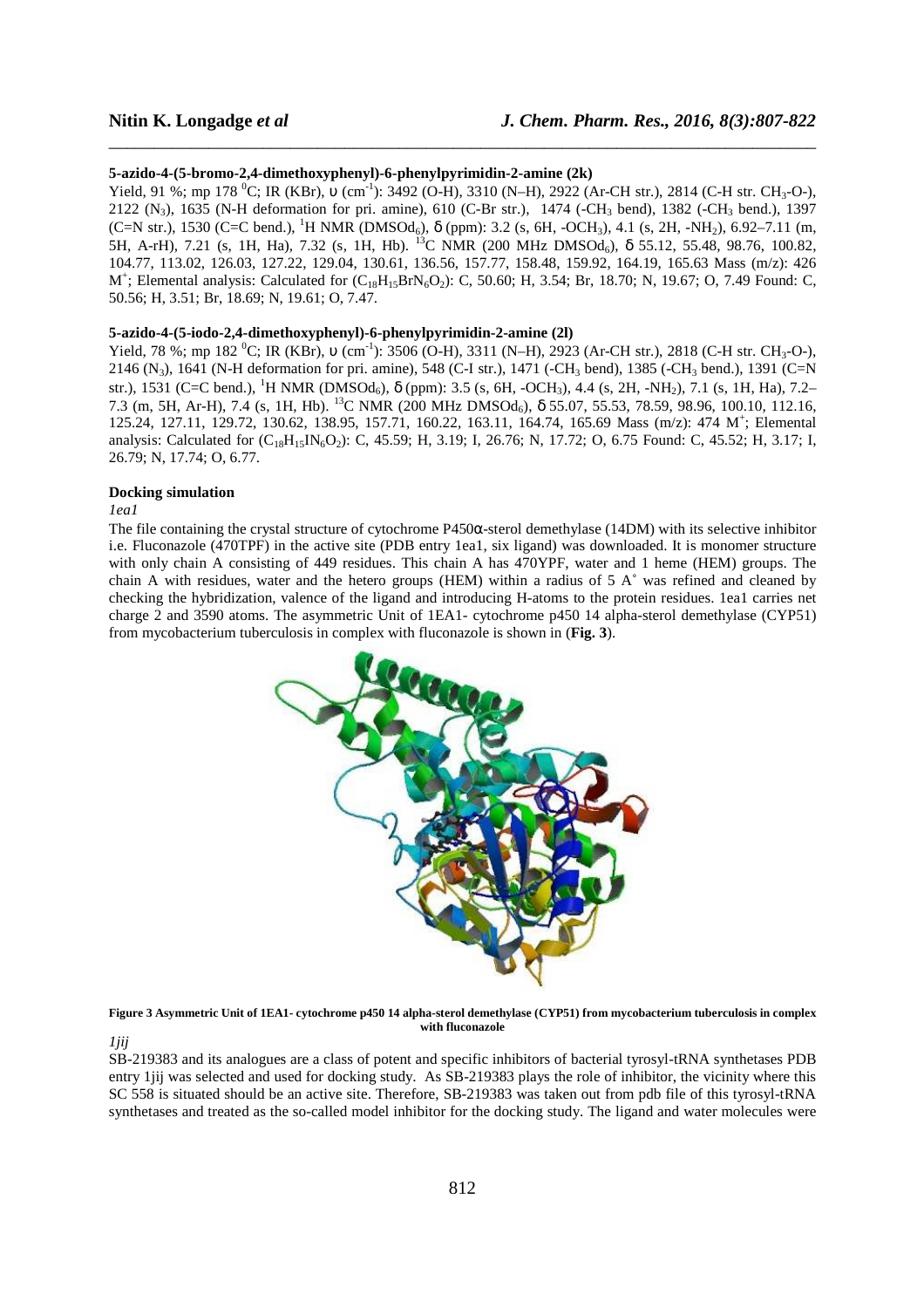removed, and all missing hydrogens were added. The asymmetric Unit of 1JIJ - Crystal structure of *S. aureus* TyrRS in complex with SB-239629 is shown in (**Fig. 4**).

\_\_\_\_\_\_\_\_\_\_\_\_\_\_\_\_\_\_\_\_\_\_\_\_\_\_\_\_\_\_\_\_\_\_\_\_\_\_\_\_\_\_\_\_\_\_\_\_\_\_\_\_\_\_\_\_\_\_\_\_\_\_\_\_\_\_\_\_\_\_\_\_\_\_\_\_\_\_



**Figure 4 Asymmetric Unit of 1JIJ - Crystal structure of** *S. aureus* **TyrRS in complex with SB-239629** 

## *Docking and binding evaluation*

In the automated module of Argus Lab ver. 4.0 work systems (2010) [31] (http://www.arguslab.com), the ligand was docked into the active site of 1EA1 and 1JIJ proteins were downloaded from (http://www.rscb.org/) as PDB files using Argus dock with a fast, simplified potential of mean force (PMF). In Argus Lab, ligand's root node (group of bonded atoms that do not have rotatable bonds) is placed on a search point in the binding site, and a set of diverse and energetically favorable rotations is created. For each rotation, torsions in breadth-first order are constructed, and those poses that survive the torsion search are scored. The N-lowest energy poses are retained, and the final set of poses undergoes coarse minimization, re-clustering and ranking. The first step was the construction of ligands in Chemdraw 3D Ultra 8.047 (2008) [32] (www.cambridgesoft.com) followed by their optimization. The Universal Force Field a molecular mechanics method was used initially for cleaning up structures sketched in the builder, and for refining initial geometries. An empirical scoring function was AScore based on XScore of Wang and coworkers [33]. The docking is carried with flexible ligand into a rigid protein-active site. The general procedure for docking process starts with the addition of energy-minimized target ligand on the enzyme. The active site and the ligand were specified in the program. The different starting parameters were optimized by using 15 X 15 X 15 box located at the center of the target active site using a united atom (explicit hydrogen are not considered) potential of mean force (PMF) with a docking algorithm that has a population of 50 chromosomes and runs for 6,000 generations. The process of docking is repeated until a constant value of docking score is reached. This takes about 12,000–18,000 generations. The final results are parameterized in terms of docking score in kcal/mole, which are depicted in **Tables 6**. The docked ligand–active site complex is interpreted by looking at the H-bonding or hydrophobic interaction of the ligand with the amino acid residues in the active site. The same procedure was followed for docking different substituted azido derivatives of pyrimidines into the active site of 1EA1 and 1JIJ enzymes.

## **RESULTS AND DISCUSSION**

# **Virtual designing of library of compounds**

A library of 25 molecules was designed. The newly tailored molecules were considered as standard templates for docking studies. Overall, amongst 25 virtual molecules as depicted in **Table 1**, 12 molecules displayed the highest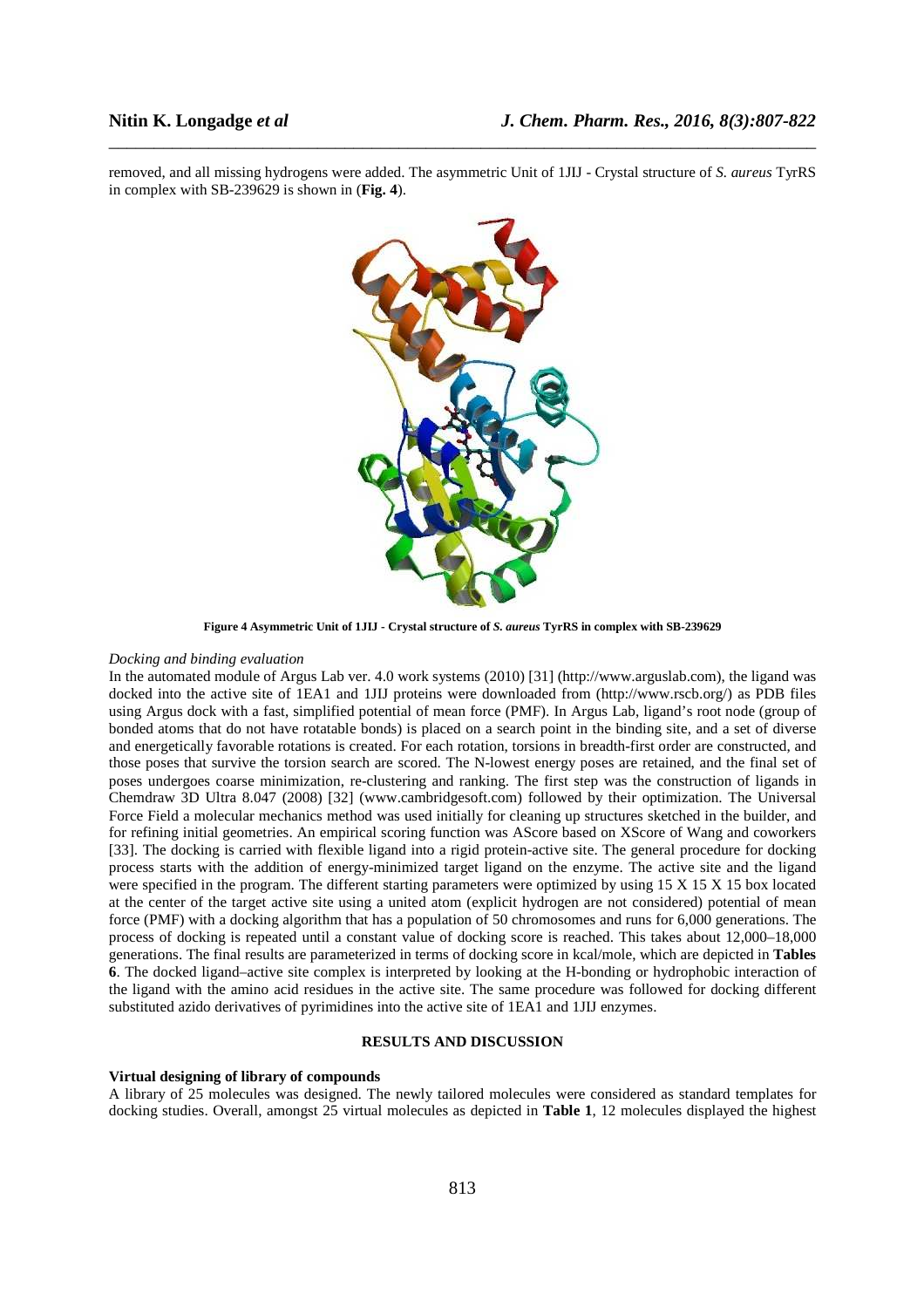negative binding scores (**2a–l**), and the other 8 (**2m- y**) molecules exhibited negligible results and were thus discarded.

\_\_\_\_\_\_\_\_\_\_\_\_\_\_\_\_\_\_\_\_\_\_\_\_\_\_\_\_\_\_\_\_\_\_\_\_\_\_\_\_\_\_\_\_\_\_\_\_\_\_\_\_\_\_\_\_\_\_\_\_\_\_\_\_\_\_\_\_\_\_\_\_\_\_\_\_\_\_

| Sr. No.        | Compounds 2a-y                                                         |
|----------------|------------------------------------------------------------------------|
| 1              | 2-(2-amino-5-azido-6-phenylpyrimidin-4-yl)-4-methylphenol (2a)         |
| 2              | 2-(2-amino-5-azido-6-phenylpyrimidin-4-yl)-4-chlorophenol (2b)         |
| 3              | 2-(2-amino-5-azido-6-phenylpyrimidin-4-yl)-6-bromo-4-methylphenol (2c) |
| $\overline{4}$ | 2-(2-amino-5-azido-6-phenylpyrimidin-4-yl)-6-bromo-4-chlorophenol (2d) |
| 5              | 2-(2-amino-5-azido-6-phenylpyrimidin-4-yl)-6-iodo-4-methylphenol (2e)  |
| 6              | 2-(2-amino-5-azido-6-phenylpyrimidin-4-yl)-4-chloro-6-iodophenol (2f)  |
| 7              | 4-(2-amino-5-azido-6-phenylpyrimidin-4-yl)benzene-1,3-diol (2g)        |
| 8              | 2-(2-amino-5-azido-6-phenylpyrimidin-4-yl)-4-methyl-6-nitrophenol (2h) |
| 9              | 2-(2-amino-5-azido-6-phenylpyrimidin-4-yl)-4-chloro-6-nitrophenol (2i) |
| 10             | 5-azido-4-(2,4-dimethoxyphenyl)-6-phenylpyrimidin-2-amine (2j)         |
| 11             | 5-azido-4-(5-bromo-2,4-dimethoxyphenyl)-6-phenylpyrimidin-2-amine (2k) |
| 12             | 5-azido-4-(5-iodo-2,4-dimethoxyphenyl)-6-phenylpyrimidin-2-amine (2l)  |
| 13             | 5-azido-4-(2,4-diethoxyphenyl)-6-phenylpyrimidin-2-amine (2m)          |
| 14             | 5-azido-4-(5-bromo-2,4-diethoxyphenyl)-6-phenylpyrimidin-2-amine (2n)  |
| 15             | 5-azido-4-(3-bromo-5-methylphenyl)-6-phenylpyrimidin-2-amine (20)      |
| 16             | 5-azido-4-(3-fluoro-5-methylphenyl)-6-phenylpyrimidin-2-amine (2p)     |
| 17             | 5-azido-4-(3-fluorophenyl)-6-phenylpyrimidin-2-amine (2q)              |
| 18             | 5-azido-4-(3-bromo-5-fluorophenyl)-6-phenylpyrimidin-2-amine (2r)      |
| 19             | 5-azido-4-(3-fluoro-5-nitrophenyl)-6-phenylpyrimidin-2-amine (2s)      |
| 20             | 5-azido-4-(3-bromo-5-nitrophenyl)-6-phenylpyrimidin-2-amine (2t)       |
| 21             | 5-azido-4-(3,5-dinitrophenyl)-6-phenylpyrimidin-2-amine (2u)           |
| 22             | 5-azido-4-(3,5-dibromophenyl)-6-phenylpyrimidin-2-amine (2v)           |
| 23             | 5-azido-4-(3-bromo-5-fluorophenyl)-6-phenylpyrimidin-2-amine (2w)      |
| 24             | 5-azido-4-(3-bromo-5-chlorophenyl)-6-phenylpyrimidin-2-amine (2x)      |
| 25             | 5-azido-4-(3-chloro-5-fluorophenyl)-6-phenylpyrimidin-2-amine (2y)     |

| Table 1 List of virtually designed analogues of azido derivatives of pyrimidines |  |  |
|----------------------------------------------------------------------------------|--|--|
|                                                                                  |  |  |

### **Chemistry**

The synthetic route was achieved through ionic liquid  $[bmin][PF<sub>6</sub>]$  serving as dual solvent and catalyst, leading to quick, easy and enhanced yield. This rational chemical approach afforded azido derivative of pyrimidines.

Substituted azido pyrimidines were synthesized efficiently by cyclization of 3-azido-6-substituted-2-phenyl-4Hchromen-4-one using guanidine carbonate in  $[bmin][PF_6]$ . The whole procedure is simple and straightforward. By employing this protocol, a series of novel 2-(2-amino-5-azido-4,5-dihydro-6-phenylpyrimidin-4-yl)-4-substituted phenols hybrids were prepared.



The reaction of **1a** in ethylene glycol at reflux was complete within 5 hours, giving **2a** in 80% isolated yield (**Table 2, entry 1**). The reaction time was carefully regulated to avoid the decomposition of the product and the formation of byproducts. The yield of **2a** was drastically reduced using N,N-dimethylformamide at reflux for 4 hours (**entry 3**); the latter reaction resulted in a 65% yield. It was observed that the reaction proceeded well on changing solvent to sodium ethoxide reaction time reduces to 2 hours: the yield improved to 85% (**entry 2**). Thus, the efficiency of the reaction was markedly influenced by the nature of the solvent, i.e. by increasing the hydrophilicity of the reaction mixture, indicating a preference for protic conditions. Additionally, the reactions in the ionic liquids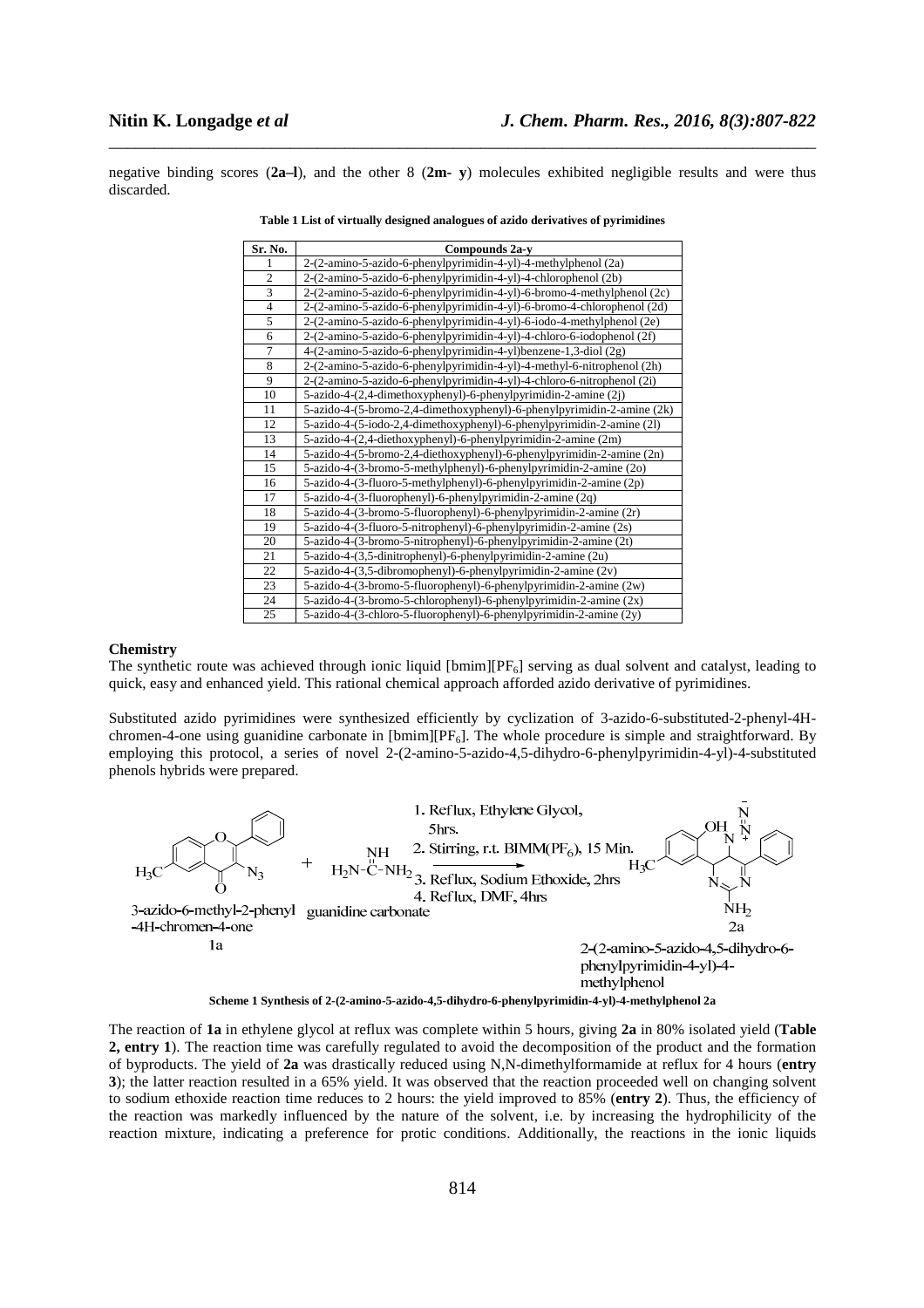functions dually as solvent and catalyst. The use of  $[bmin][PF_6]$  resulted in much higher reaction rates in 15 min. at room temperature: the yield improved to 97% (**entry 4**) (**Scheme 1**) than those of the reactions performed in common organic solvents (**entries 1–3**).

\_\_\_\_\_\_\_\_\_\_\_\_\_\_\_\_\_\_\_\_\_\_\_\_\_\_\_\_\_\_\_\_\_\_\_\_\_\_\_\_\_\_\_\_\_\_\_\_\_\_\_\_\_\_\_\_\_\_\_\_\_\_\_\_\_\_\_\_\_\_\_\_\_\_\_\_\_\_

| Entry | Solvent         | Temperature | <b>Reaction rate</b> | Final isolated vield (%) |
|-------|-----------------|-------------|----------------------|--------------------------|
|       | Ethylene Glycol | reflux      | 5hrs                 | 80                       |
|       | DMF             | reflux      | 4hrs                 | כס                       |
|       | Sodium Ethoxide | reflux      | 2hrs                 | 85                       |
| 4     | $[bmim][PF_6]$  | r.t.        | $15 \text{ min}$     |                          |

**Table 2 Optimization of the Reaction Conditions for the Synthesis of 2-(2-amino-5-azido-6-phenylpyrimidin-4-yl)-4-methylphenol (2a)** 

The effectiveness of ionic liquid continued unaffected even after its recycle and frequent use up to ten times; however, there was a noticeable drop in yield after the  $10<sup>th</sup>$  cycle, suggesting that the catalyst may have become contaminated, degraded, or exhausted (**Table 3**). The preferred product appeared in homogeneous phase and was isolated by adding water to reaction mix. Ionic liquid was found to be soluble in water and crude product was separated which was further recrystallized by ethanol. After each cycle, the product was isolated and the water which was left in ionic liquid was removed under vacuum and oven dried to reuse the ionic liquid for subsequent cycle. The conversion level was found to be declined after its tenth cycle. Our protocol has a merit of being environmentally benign and a simple operation, involving convenient workup, a short reaction time, and proceeding in good to excellent yields.

**Table 3 Effect of reuse of [bmim][PF6] ionic liquid on the formation of 2a** 

| <b>Entry</b>   | <b>Recycling</b> | Isolated yield (%) |
|----------------|------------------|--------------------|
|                | 0                | 97                 |
| $\overline{c}$ |                  | 95                 |
| 3              | 2                | 92                 |
| $\overline{4}$ | 3                | 92                 |
| 5              | 4                | 90                 |
| 6              | 5                | 90                 |
| 7              | 6                | 89                 |
| 8              |                  | 89                 |
| 9              | 8                | 85                 |
| 10             | 9                | 85                 |
| 11             | 10               | 85                 |
| 12             | 11               | 70                 |
| 13             | 12               | 56                 |

The structure of 2-(2-amino-5-azido-6-phenylpyrimidin-4-yl)-4-methylphenol **2a** was supported by elemental analysis, IR, <sup>1</sup>HNMR, <sup>13</sup>CNMR, and MASS spectral data. IR spectra exhibited an O–H absorption band at 3498 cm<sup>-</sup> <sup>1</sup>, Primary amine group at 3312 cm<sup>-1</sup>, azide group at 2138 cm<sup>-1</sup>, -CH<sub>3</sub> stretch at 2922 cm<sup>-1</sup>, C,N stretch at 1395 cm<sup>-1</sup>. <sup>1</sup>HNMR (CDCl<sub>3</sub>/DMSOd<sub>6</sub>) was nicely resolved and showed the appearance of  $-CH_3$  protons as siglet at  $\delta$  2.3, also, -NH<sub>2</sub> proton as a characteristic singlet at  $\delta$  4.6 and the aromatic protons as a multiplet at  $\delta$  6.91–8.1. The appearance of siglet of 1 proton at δ 13.6 showed the presence of hydroxyl group attached to the basic moiety; the appearance of the  $-NH_2$  peak at  $\delta$  4.6 confirmed the formation of product **2a**. <sup>13</sup>CNMR, MASS spectral analysis and elemental analysis also support the formation of product **2a**. The general structure of compounds **2a-l** is depicted in **figure 5**, physical data of newly synthesized compounds **2a-l** is tabulated in **Table 4**.



**Figure 5 General structure of compounds 2a-l**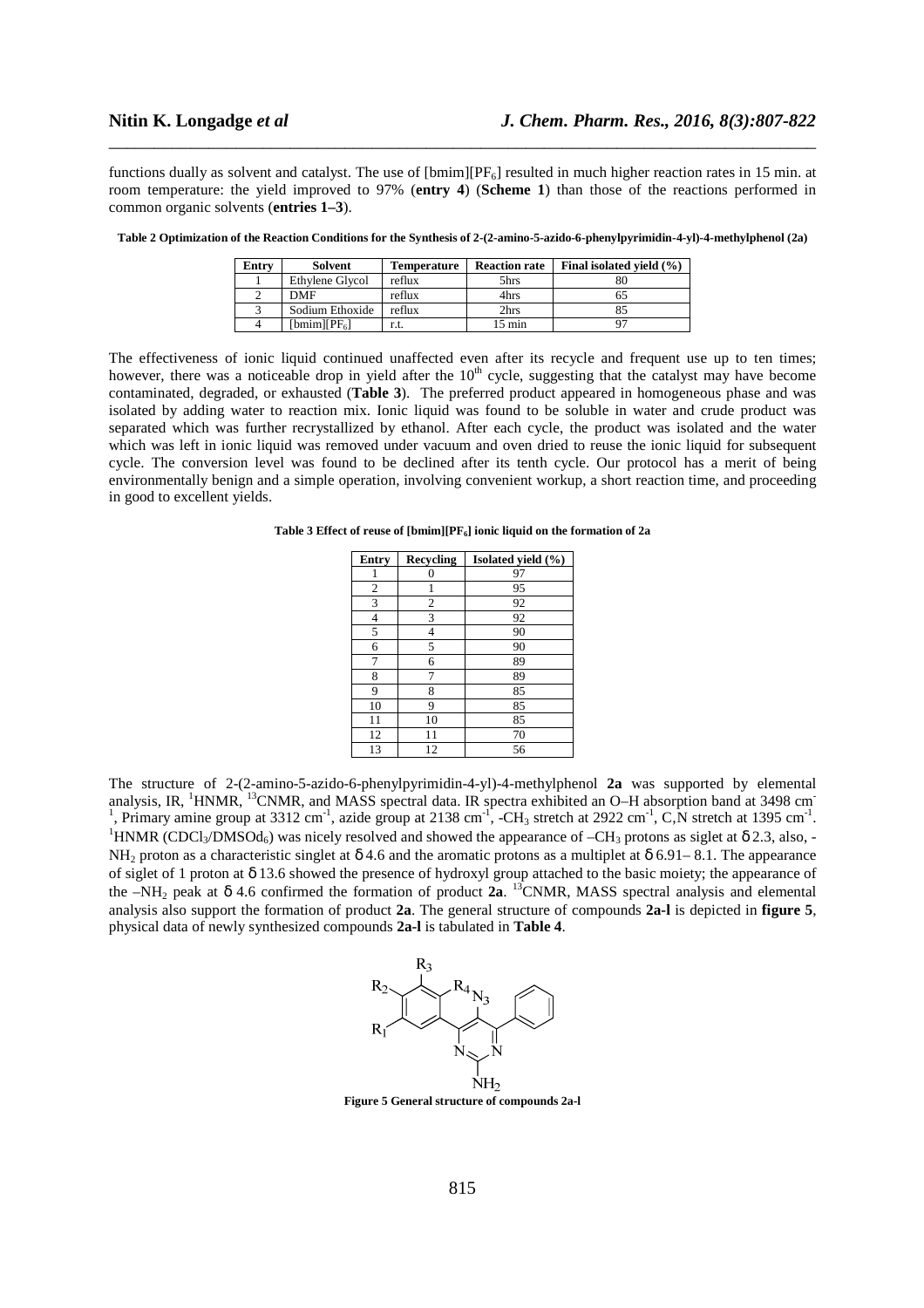| Entry          |                | МF                     | $\mathbf{R}_1$  |                  | $\mathbf{R}_3$  | $\mathbf{R}_4$   | <b>MW</b> | $\mathbf{MP}$ in $^0\mathbf{C}$ | Yield in %   |            |
|----------------|----------------|------------------------|-----------------|------------------|-----------------|------------------|-----------|---------------------------------|--------------|------------|
|                | Comp.          |                        |                 | $\mathbf{R}_2$   |                 |                  |           |                                 | Conventional | Ionic lia. |
|                | 2a             | $C_{17}H_{16}N_6O$     | CH <sub>3</sub> | Н                | Н               | OН               | 318       | 210                             | 80           | 97         |
| $\overline{c}$ | 2 <sub>b</sub> | $C_{16}H_{13}CIN_6O$   | Cl              | Н                | H               | OН               | 338       | 244                             | 73           | 95         |
| 3              | 2c             | $C_{17}H_{15}BrN_6O$   | CH <sub>3</sub> | Н                | Br              | OН               | 396       | 188                             | 67           | 90         |
| 4              | 2d             | $C_{16}H_{12}BrClN_6O$ | Cl              | Н                | Br              | <b>OH</b>        | 417       | 256                             | 69           | 94         |
| 5              | 2e             | $C_{17}H_{15}IN_6O$    | CH <sub>3</sub> | H                |                 | OН               | 444       | 194                             | 56           | 87         |
| 6              | 2f             | $C_{16}H_{12}ClIN_6O$  | Cl              | Н                |                 | OН               | 463       | 265                             | 51           | 85         |
| 7              | 2g             | $C_{16}H_{14}N_6O_2$   | H               | <b>OH</b>        | H               | <b>OH</b>        | 320       | 164                             | 64           | 72         |
| 8              | 2 <sub>h</sub> | $C_{17}H_{15}N_7O_3$   | CH <sub>3</sub> | H                | NO <sub>2</sub> | <b>OH</b>        | 363       | 210                             | 56           | 70         |
| 9              | 2i             | $C_{16}H_{12}CIN_7O_3$ | Cl              | Н                | NO <sub>2</sub> | <b>OH</b>        | 383       | 194                             | 62           | 76         |
| 10             | 2j             | $C_{18}H_{18}N_6O_2$   | Н               | OCH <sub>3</sub> | H               | OCH <sub>3</sub> | 348       | 110                             | 48           | 58         |
| 11             | 2k             | $C_{18}H_{17}BrN_6O_2$ | Br              | OCH <sub>3</sub> | H               | OCH <sub>3</sub> | 426       | 178                             | 67           | 91         |
| 12             | 21             | $C_{18}H_{17}IN_6O_2$  |                 | OCH <sub>3</sub> | Н               | OCH <sub>3</sub> | 474       | 182                             | 54           | 78         |

\_\_\_\_\_\_\_\_\_\_\_\_\_\_\_\_\_\_\_\_\_\_\_\_\_\_\_\_\_\_\_\_\_\_\_\_\_\_\_\_\_\_\_\_\_\_\_\_\_\_\_\_\_\_\_\_\_\_\_\_\_\_\_\_\_\_\_\_\_\_\_\_\_\_\_\_\_\_ **Table 4 Physical data of newly synthesized compounds 2a-l** 

### *X-ray powder diffraction analysis*

Single crystals of compound **2a** could not be obtained; hence XRD patterns of the same were studied. All compounds were found to be crystalline and their X-ray powder diffractograms were collected. The lattice parameters and Miller indices were computed. The indexing and calculation of unit cell parameters are performed with the help of Powder -X Software. The calculated and observed 2θ value, the relative intensity, inter-planar distance along with Miller's indices for corresponding angles are tabulated for the compound. On the basis of X-ray powder patterns and unit cell refinements, it is found that the compound **2a** adopt monoclinic crystal system with C\*/c type of lattice space group. The lattice constants calculated are depicted in **Table 5**. **Figure 6** shows the ORTEP drawing of the molecule **2a** showing the atomic numbering system.



**Figure 6 An ORTEP [34] drawing of the molecule 2a showing the atomic numbering system**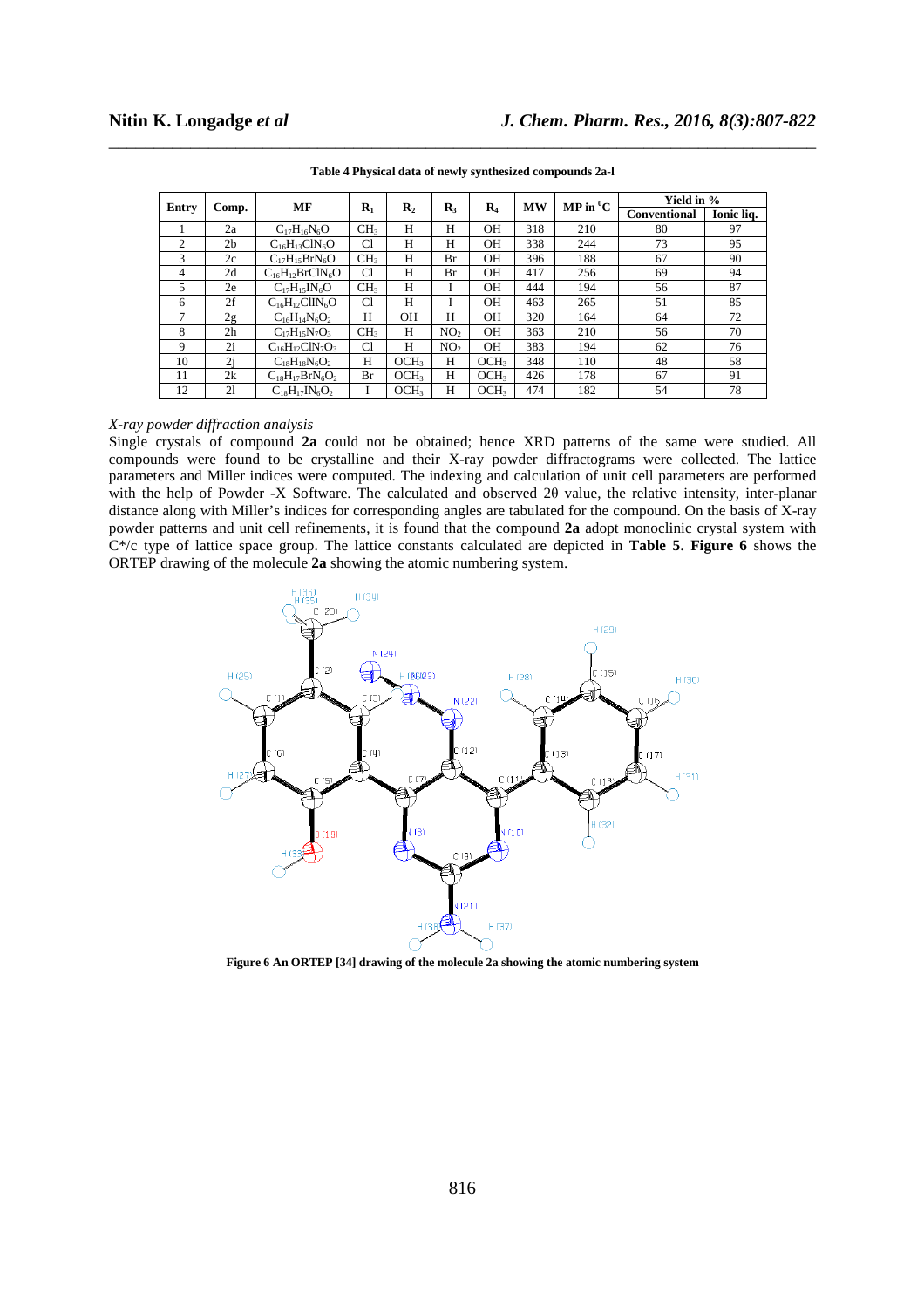| Data                         | 2-(2-amino-5-azido-6-phenylpyrimidin-4-yl)-4-methylphenol |
|------------------------------|-----------------------------------------------------------|
| Chemical formula             | $C_{17}H_{16}N_6O$                                        |
| Molecular weight $(g/mol)$   | 320.35                                                    |
| Crystal system               | Monoclinic                                                |
| Space group                  | $C^*/c$                                                   |
| Space group number:          | 15                                                        |
| Unit cell dimensions:        |                                                           |
| a                            | 30.3                                                      |
| b                            | 8.47                                                      |
| $\mathbf c$                  | 20.78                                                     |
| $\alpha$                     | 90                                                        |
|                              | 127.8                                                     |
|                              | 90                                                        |
| Volume                       | 4213.9                                                    |
| (Cal.) Density $(g/cm^{-3})$ | 1.65                                                      |
| Z                            | 8                                                         |
| Temperature                  | 299 K                                                     |

\_\_\_\_\_\_\_\_\_\_\_\_\_\_\_\_\_\_\_\_\_\_\_\_\_\_\_\_\_\_\_\_\_\_\_\_\_\_\_\_\_\_\_\_\_\_\_\_\_\_\_\_\_\_\_\_\_\_\_\_\_\_\_\_\_\_\_\_\_\_\_\_\_\_\_\_\_\_ **Table 5 Powder XRD data of 2-(2-amino-5-azido-6-phenylpyrimidin-4-yl)-4-methylphenol** 

# *Computational simulation of antibacterial and antifungal*

Docking is a term used for computational schemes that attempt to find the "best" matching between two molecules: a receptor and a ligand. The simulation of newly synthesized compounds as antibacterial and antifungal agents using the molecular modeling tool of protein- ligand interaction to predict the drug structure activity relationship was carried out. Azido analogues of pyrimidine have displayed more binding energies as compared to standard drugs, revealing the fact that these compounds can be promising candidates as antibacterial and antifungal agents.

The potent activity of synthesized compounds (**2a-l**) as new antimicrobial agents, prompted us to study the docking of these derivatives inside the active site of Cyp51 of *C. albicans* and *S. aureus* TyrRS, the potential target for antifungal and antibacterial agents respectively. To visualize the interaction of designed scaffold with Cyp51 of *C. albicans* and *S. aureus* TyrRS, docking studies were carried out. All the synthesized azido pyrimidine molecules show binding in the active site of P450 (14DM) CPY51 and *S. aureus* TyrRS active site with binding score between -7.22 and -9.99 kcal/mol (**Table 6**). Compounds 2c, 2d, 2h, 2i show the highest binding with P450 (14DM) in comparison to selective drug i.e. Fluconazole, and compound **2h** shows highest binding with tyrosyl-tRNA synthetases in comparison to selective drug i.e. Ampicillin. Further rationalization of modes of P450 (14DM) CPY51 and *S. aureus* TyrRS active site has been based upon the amino acid residues present around the ligand, in the active site pocket of 1ea1and 1jij. On the basis of structural features essential for binding in the cavity, the azido pyrimidine molecules could be divided into three segments: Substituted Phenyl ring, Central pyrimidine ring with azido group, Phenyl ring. The residues surrounding each Substituted Phenyl ring, Central pyrimidine ring with azido group and Phenyl ring molecules have been determined (**Table 7**).

2-(2-amino-5-azido-6-phenylpyrimidin-4-yl)-4-methyl-6-nitrophenol (**2h**) binds in the active site of cytochrome P450 (1ea1) mainly through hydrophobic interaction. 2-(2-amino-5-azido-6-phenylpyrimidin-4-yl)-4-methyl-6 nitrophenol (**2h**) mainly has two phenyl ring attached to the pyrimidine ring. Phenyl ring (C) is surrounded by TYR76, LEU321 and PHE78; Central pyrimidine ring with azido group (B) is enveloped by MET79, THR260 and PHE255 (**Fig. 7a-b**). It also contains one Nitro-substituted phenyl ring (A) which approaches LEU100, ARG96 and ALA256. Therefore –NO<sub>2</sub> substituted phenyl ring present on 2-(2-amino-5-azido-6-phenylpyrimidin-4-yl)-4-methyl-6-nitrophenol (**2h**) through p–p interaction with amino acid residues kept in place in active site of cytochrome P450, increases the binding energy, by -9.46 kcal/mol (**Table 6**).

Within vitro activity against tyrosyl-tRNA synthetase from *S. aureus* in hand, it is thought worth-while to do molecular docking studies to support the potency of inhibition. To this end, molecular docking of the most potent inhibitor **2a-1** into SB-239629 binding site of tyrosyl-tRNA synthetase was performed on the binding model based on the tyrosyl-tRNA synthetase complex structure (1jij.pdb) [5]. The interactions between compound **2a-1** and the active site residues of tyrosyl-tRNA synthetase are shown in **Fig. 8a-b**.

Compound **2h** which exhibited the most Binding energy have docked in the vicinity of hydrophobic pocket of MET79, PHE255, LEU100, ARG96, ALA256, THR260, TYR76, LEU321, PHE78 and PHE54, ASP80, ASP40, HIS50, GLY38, PRO53, ASP195, GLY193, HIS50 amino acid residues of P450 (14DM) and S. aureus TyrRS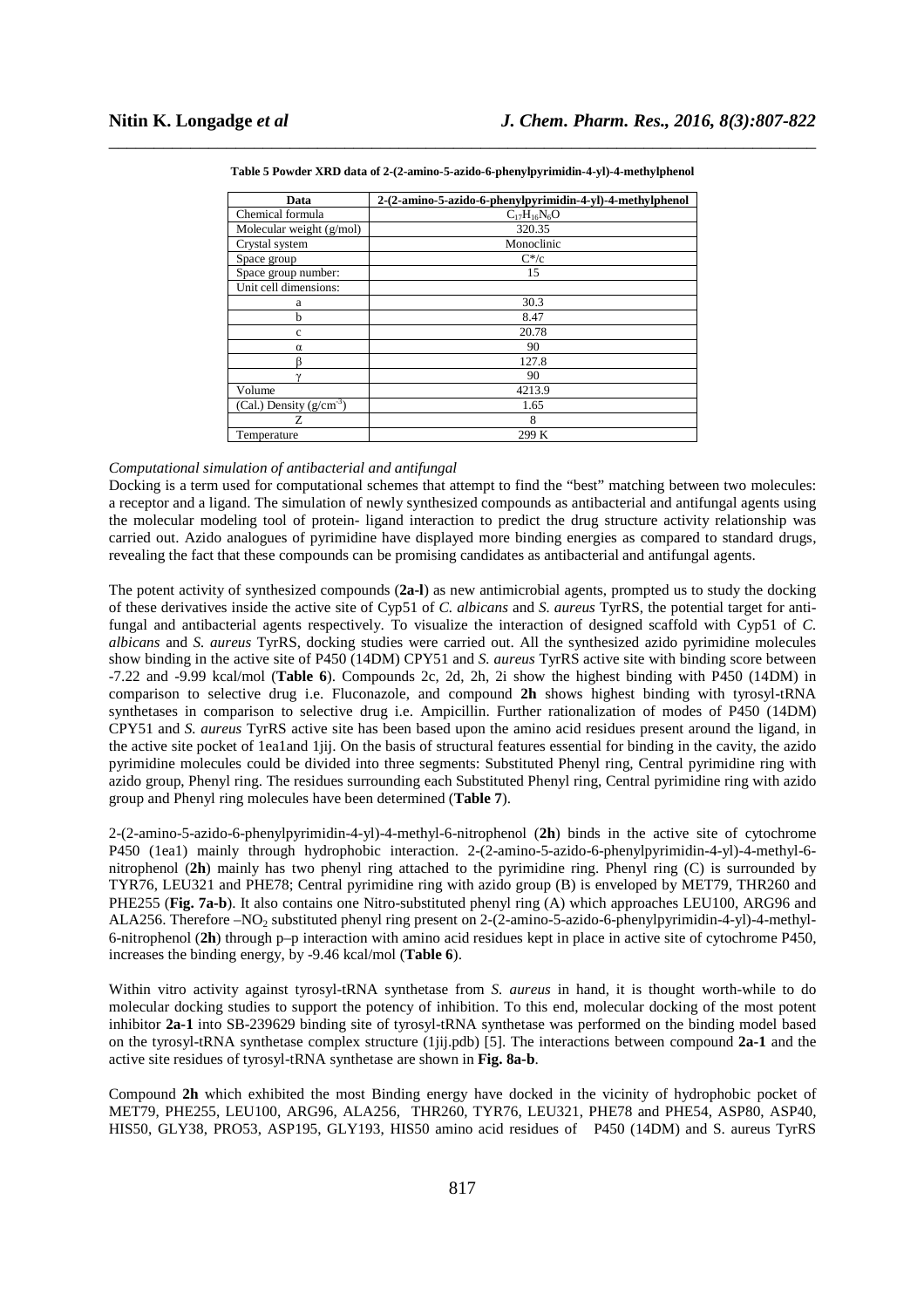respectively are shown in **Fig. 7a-b** and **Fig. 8a-b**. Azido moiety is at the entry gate of charged amino acid residues that is MET79 and PHE54.

\_\_\_\_\_\_\_\_\_\_\_\_\_\_\_\_\_\_\_\_\_\_\_\_\_\_\_\_\_\_\_\_\_\_\_\_\_\_\_\_\_\_\_\_\_\_\_\_\_\_\_\_\_\_\_\_\_\_\_\_\_\_\_\_\_\_\_\_\_\_\_\_\_\_\_\_\_\_

Three week hydrogen-bonding interactions together with some hydrophobic interactions anchoring **2h** to the active site tightly may explain its excellent inhibitory activity. In brief, the pyrimidine-ring system in the side chain of **2h** occupies the SB-239629 piperidyl-binding pocket, and was oriented towards the entrance cavity (**Fig. 7a-b** and **Fig. 8a-b**) surrounded by LEU100, ARG96, MET79, LEU321, PHE255 and ALA256. The N atom of pyrimidine-ring as a hydrogen bond acceptor is hydrogen-bonded to the backbone nitrogen of 96 with H-O bond length of 2.447 Å (**Fig. 7a-b**). Obviously, the pyrimidine-ring system was located at a hydrophilic pocket of the active site. Thus, the most prominent binding is observed in ligands 2a, 2b, 2c and 2d as compared to other substituent the pyrimidine ring with P450 (14DM) is surrounded by the hydrophobic pocket of TYR76, PHE78, LEU321, THR260, ALA256, LEU100, and Azido moiety is at the entry gate of charged amino acid residues MET79, PHE255: the docking score is -9.55, -9.55, -9.99k, -9.95cal/mole respectively. For compound **2i, 2j** and **2k** pyrimidine ring approaches in the hydrophobic pocket of S. aureus TyrRS through GLY 193, GLN 196, GLN 190, GLN 174, TYR 36, LEU 70 ASN 124, GLY 38, PRO 53, PHE 54, HIS 50 the azido moiety attached to pyrimidine nucleus is surrounded by ASP 80, TYR 170: the docking score is -8.18, -8.73, -8.51 kcal/mole respectively.



**Figure 7a-b Binding mode of compound 2h with P450 (14DM) CPY51. The enzyme is shown as surface; while 2h docked structure is shown as ball and sticks. This figure was made using Chimera** 



**Figure 8a-b Binding mode of compound 2h with TyrRS. The enzyme is shown as surface; while 2h docked structure is shown as ball and sticks. This figure was made using Chimera**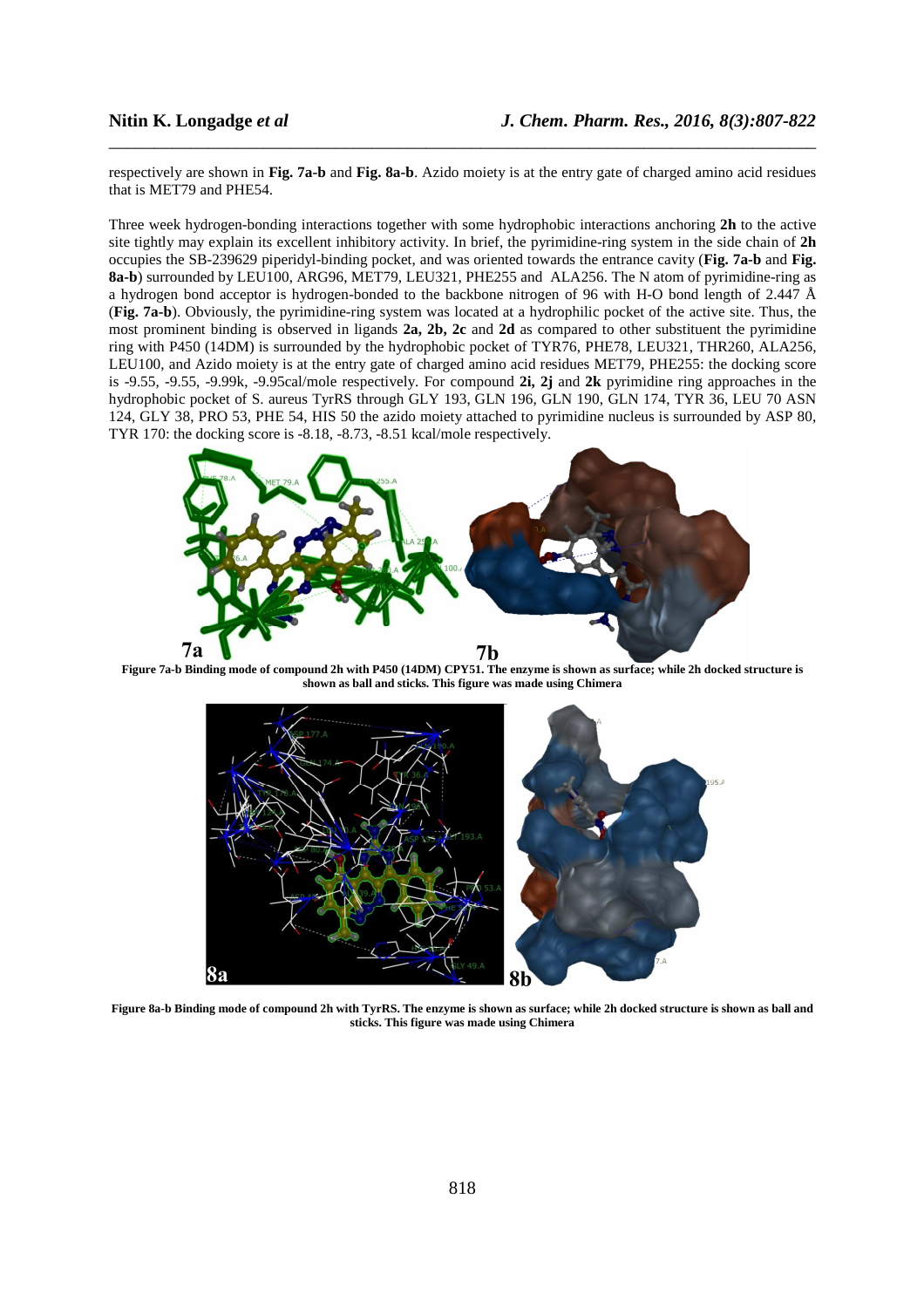\_\_\_\_\_\_\_\_\_\_\_\_\_\_\_\_\_\_\_\_\_\_\_\_\_\_\_\_\_\_\_\_\_\_\_\_\_\_\_\_\_\_\_\_\_\_\_\_\_\_\_\_\_\_\_\_\_\_\_\_\_\_\_\_\_\_\_\_\_\_\_\_\_\_\_\_\_\_ **Table 6 Binding energies (Kcal/mole) of Pyrimidine analogues 2a-l and standard drugs with protein (pdb entry: 1EA1 and 1JIJ)** 

| Sr. No.        | Ligand         | <b>Binding Energy (Kcal/mol)1EA1</b> | <b>Binding Energy (Kcal/mol) 1JIJ</b> |
|----------------|----------------|--------------------------------------|---------------------------------------|
|                | 2a             | $-9.55$                              | $-8.95$                               |
| $\overline{c}$ | 2 <sub>b</sub> | $-9.55$                              | $-7.54$                               |
| 3              | 2c             | $-9.99$                              | $-7.22$                               |
| 4              | 2d             | $-9.95$                              | $-8.02$                               |
| 5              | 2e             |                                      |                                       |
| 6              | 2f             |                                      |                                       |
| 7              | 2g             | $-8.84$                              | $-7.64$                               |
| 8              | 2 <sub>h</sub> | $-9.46$                              | $-9.19$                               |
| 9              | 2i             | $-9.27$                              | $-8.18$                               |
| 10             | 2j             | $-8.98$                              | $-8.73$                               |
| 11             | 2k             | $-9.37$                              | $-8.51$                               |
| 12             | 21             | -                                    |                                       |
| 13             | Standard       | -8.11 (Fluconazole)                  | -9.13 (Ampicillin)                    |

# **Table 7 Amino acid residues around all segment of azido derivatives of pyrimidines (2a–l) docked with 1EA1 and 1JIJ active site**

|                |                |                                          | <b>1EA1</b>                                           |                                             | 1JIJ                                                |                                                       |                                                       |  |
|----------------|----------------|------------------------------------------|-------------------------------------------------------|---------------------------------------------|-----------------------------------------------------|-------------------------------------------------------|-------------------------------------------------------|--|
| Sr. No.        | Ligand         | <b>Substituted</b><br><b>Phenyl</b> ring | <b>Central</b><br>pyrimidine ring<br>with azido group | Phenyl<br>ring                              | <b>Substituted</b><br><b>Phenyl</b> ring            | <b>Central</b><br>pyrimidine ring<br>with azido group | <b>Phenyl</b> ring                                    |  |
| $\mathbf{1}$   | 2a             | PHE255.<br>ARG96.<br>LEU100,<br>ALA256   | LEU321, THR260                                        | MET79,<br>TYR76,<br>LEU321,<br>PHE78        | GLN196,<br>ASP195.<br>GLY193, ASP80                 | ALA39, GLY38,<br>ASP40, LEU70                         | PRO53,<br>PHE54,<br>HIS50,<br>GLY49                   |  |
| $\overline{c}$ | 2 <sub>b</sub> | ARG96.<br>LEU100,<br>ALA256              | LEU321, PHE255,<br><b>THR260</b>                      | MET79,<br><b>TYR76.</b><br>PHE78            | PRO53, GLY49,<br>GLY193,<br><b>GLN196</b>           | PHE54, GLY193,<br><b>HIS50</b>                        | ASP80,<br><b>GLN90,</b><br>GLY38,<br>TYR36,<br>LEU70  |  |
| 3              | 2c             | THR260,<br>LEU321, PHE78                 | PHE255, TYR96,<br>ALA256,                             | LEU100,<br>ARG96,<br>MET79,                 | PHE54, HIS50,<br>GLY38.<br>ASN124                   | PRO53, ALA39,<br>ASP40, THR75                         | GLY193.<br>ASP195,<br>GLN196,<br><b>ASP80</b>         |  |
| $\overline{4}$ | 2d             | ARG96,<br>LEU100,<br>ALA256              | PHE255, THR260                                        | PHE78.<br><b>TYR76.</b><br>MET79,<br>LEU321 | TYR36, PRO53,<br>ASP40, GLY193                      | ALA39,<br><b>GLN190, PHE54</b>                        | LEU70,<br>THR75,<br><b>ASN124</b>                     |  |
| 5              | 2g             | ALA256,<br>ARG96, LEU100                 | MET79, THR260,<br><b>PHE255</b>                       | PHE78.<br>LEU321,<br>TYR76                  | GLY193.<br>ASP195.<br>GLY49, HIS50,<br><b>PRO53</b> | ASP80, ALA39,<br>ASP40, PHE54                         | THR75.<br>LEU70,<br>TYR36                             |  |
| 6              | 2 <sub>h</sub> | LEU100,<br>ARG96.<br>ALA256              | MET79, THR260,<br><b>PHE255</b>                       | <b>TYR76.</b><br>LEU321,<br>PHE78           | ALA39, LEU70,<br>ASP40                              | PHE54, ASP80,<br><b>HIS50, GLY38</b>                  | PRO53.<br>ASP195,<br>GLY193,<br>HIS50                 |  |
| $\tau$         | 2i             | ARG96,<br>ALA256,<br><b>LEU100</b>       | THR260, LEU321,<br><b>PHE255</b>                      | TYR76.<br>PHE78,<br>MET79,<br><b>THR260</b> | LEU70, THR75,<br>TYR170,<br><b>ASP177</b>           | HIS50, GLY193,<br><b>PRO53</b>                        | ASP40.<br>ALA39.<br>PHE54,<br>GLY38                   |  |
| 8              | 2j             | ALA256.<br>LEU100, ARG96                 | THR260, PHE255,<br>MET79                              | LEU321,<br>TYR76,<br>PHE78                  | GLY193.<br>GLN196,<br>GLY49,<br><b>TYR170</b>       | ASP80, GLY38,<br>PHE54, TYR36                         | PRO53.<br>ASP195,<br>HIS50                            |  |
| 9              | 2k             | LEU100, ARG96                            | ALA256, TYR76,<br><b>PHE255</b>                       | THR260,<br>LEU321,<br>PHE78                 | PRO53.<br>ASP195.<br>GLY193.<br><b>GLN196</b>       | TYR170, ASP80,<br>ALA39, ASP40                        | THR75.<br><b>TYR36.</b><br>LEU70,<br>ASN124,<br>GLY38 |  |

# *In vitro* **anti-bacterial and anti-fungal activity:**

All azidopyrimidine derivatives are screened against Gram –ve bacteria [*Salmonella typhi* (ATCC 23564)] Gram +ve bacteria [*Staphylococcus aureus* (ATCC 1538P)] and *C. albicans* (ATCC 2091); *Aspergillus Niger* (ATCC 16880) as antifungal agents. The cytotoxicity of all scaffolds was compared with Ampicillin for antibacterial study and Fluconazole for antifungal study. The antimicrobial screening was carried out by cup-plate method [35] at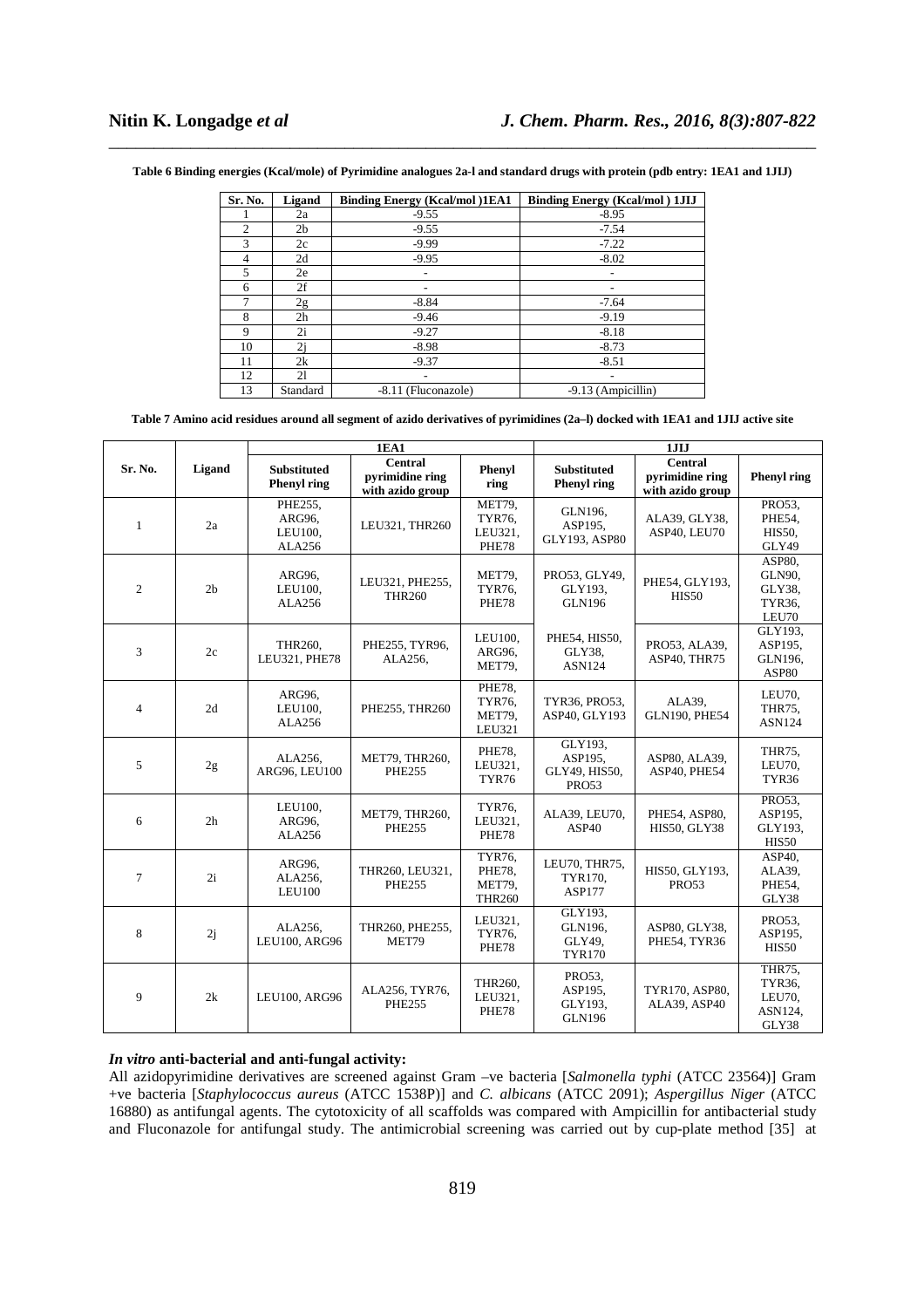concentration of 100 ug/mL in solvent DMSO. The test compounds under investigation were incorporated into agar, which had previously been inoculated with the test organisms.

\_\_\_\_\_\_\_\_\_\_\_\_\_\_\_\_\_\_\_\_\_\_\_\_\_\_\_\_\_\_\_\_\_\_\_\_\_\_\_\_\_\_\_\_\_\_\_\_\_\_\_\_\_\_\_\_\_\_\_\_\_\_\_\_\_\_\_\_\_\_\_\_\_\_\_\_\_\_

The results were compared with Ampicillin and Fluconazole as standard drugs. The inoculated plates were incubated at  $37^{\circ}$ C for 24 hours in case of bacteria and 48 hours in case of fungus. The zone of inhibition was expressed in mm and compared with the standard drugs. **Table 8** shows the Antimicrobial-screening results of synthesized compounds **2a–l**.

| Sr. No         | Compound No.   | Diameter of Zone of inhibition in mm. |          |             |          |  |  |  |
|----------------|----------------|---------------------------------------|----------|-------------|----------|--|--|--|
|                |                | S. aureus                             | S. typhi | C. albicans | A. niger |  |  |  |
| 1              | 2a             | Absent                                | 10       | 10          | Absent   |  |  |  |
| $\overline{c}$ | 2 <sub>b</sub> | 11                                    | 10       | Absent      | Absent   |  |  |  |
| 3              | 2c             | 12                                    | 10       | 30          | 16       |  |  |  |
| 4              | 2d             | 14                                    | 11       | 32          | 14       |  |  |  |
| 5              | 2e             | 21                                    | 17       | 12          | 12       |  |  |  |
| 6              | 2f             | 23                                    | 18       | 14          | 14       |  |  |  |
| 7              | 2g             | 14                                    | 14       | Absent      | Absent   |  |  |  |
| 8              | 2 <sub>h</sub> | 19                                    | 20       | 30          | 12       |  |  |  |
| 9              | 2i             | 18                                    | 15       | 30          | 14       |  |  |  |
| 10             | 2j             | 11                                    | 10       | 30          | 10       |  |  |  |
| 11             | 2k             | 12                                    | 12       | 10          | Absent   |  |  |  |
| 12             | 21             | 23                                    | 12       | 10          | 10       |  |  |  |
| 13             | Std.           | 17                                    | 24       | 37          | 17       |  |  |  |
| 14             | <b>DMSO</b>    | Absent                                | Absent   | Absent      | Absent   |  |  |  |

### **Table 8 Antimicrobial-screening results of synthesized compounds 2a–l.**

*Structure–activity relationship*



**Figure 9 Structure–activity relationships** 

Structure–activity relationship is the relationship between the chemical and three-dimensional structures of a molecule and its biological activity. The analysis of SAR enables the determination of the chemical groups responsible for evoking a target biological effect in the organism. This allows modification of the effect or the potency of a bioactive compound (typically a drug) by changing its chemical structure. Medicinal chemists insert new chemical groups into the biomedical compound and test the modifications for their biological effects. Our hybrid molecule may be considered as a template scaffold in which one can insert substituent at different positions to enhance the specificity towards microorganisms as pharmacological activities.

It is interesting to note that the compounds **2c, 2d, 2h** and **2i** exhibit significant antifungal activity revealing that the presence of electron withdrawing groups like  $-Br$ ,  $-NO<sub>2</sub>$  as substituent at different position on aromatic ring A (**Fig. 9**) improved the efficacy of the compounds, compound **2h** also exhibited the significant antibacterial activity due to the presence of electron withdrawing  $-NO<sub>2</sub>$  group attached to substituted aromatic ring A. The two phenyl rings are essential for modulation of the hydrophobic interaction which enhanced its antifungal activity. Other compounds,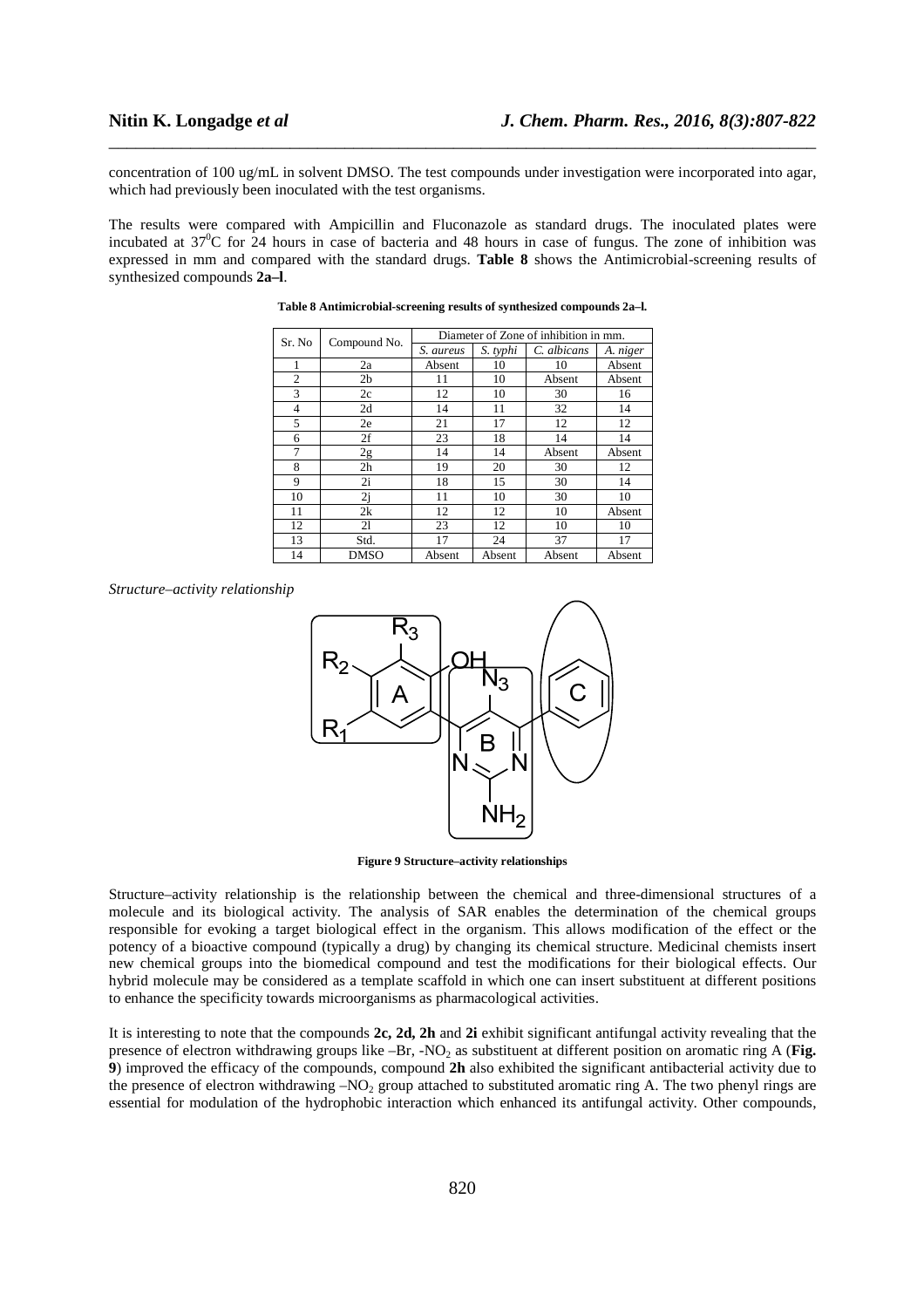exhibited moderate activity against fungi and bacteria due to the presence of  $-OCH<sub>3</sub>$  and  $-OH$  group on substituted aromatic ring.

\_\_\_\_\_\_\_\_\_\_\_\_\_\_\_\_\_\_\_\_\_\_\_\_\_\_\_\_\_\_\_\_\_\_\_\_\_\_\_\_\_\_\_\_\_\_\_\_\_\_\_\_\_\_\_\_\_\_\_\_\_\_\_\_\_\_\_\_\_\_\_\_\_\_\_\_\_\_

### **Computational details**

The simulation of newly synthesized compounds as anti-bacterial and anti-fungal agents using the molecular modeling tool of protein- ligand interaction to predict the drug structure activity relationship was carried out.

A comparative analysis of antimetabolite drug and corresponding metabolites (synthesized compounds) gives a better understanding for rational drug designing. 1EA1 and 1JIJ enzymes docked with novel receptors responded for binding energies.

The pdb files containing the crystal structures of protein (PDB ENTRY 1EA1, 1JIJ) with selective inhibitors were downloaded from protein data bank (http://www.rscb.org/) as PDB files.

The first step was the construction of ligands in Chemdraw 3D Ultra 8.047 followed with their optimization. Argus Lab 4.0484 was used to perform protein ligand interactions study.

The Computational protocol was subjected to all newly synthesized compounds of 2-(2-amino-5-azido-4, 5-dihydrophenylpyrimidin-4-yl) -4-substituted phenols (**2a-l**) to predict their inhibitory mechanism and selectivity towards 1EA1 and 1JIJ enzymes.

# **Validation of computational programme**

To validate the programme the selective inhibitor as internal ligand was redocked and its docking position was compared with the initial position by root mean square deviation value (RMSD). 470 TPF (inhibitor) for 1EA1, were redocked having RMSD to be 0.442. The close overlapping of ligands ensures the validity of programme, as revealed in **Fig. 10**.



**Figure 10 Close overlapping of 470 TPF (inhibitor) for 1EA1 in vicinity of amino acid residue** 

### **CONCLUSION**

[bmim][PF<sub>6</sub>] proved to be an exceptionally efficient dual solvent catalyst system for the synthesis of azidopyrimidine hybrids at ambient temperature within 15mins. The protocol has the merit of being environmentally friendly and a simple operation, involving convenient workup, a short reaction time, and resulting in good to excellent yields.

Twelve derivatives of 2-(2-amino-5-azido-4,5-dihydro-6-phenylpyrimidin-4-yl)-4-substituted phenols were prepared and tested for their anti-microbial activity. Compound **2h**, 2-(2-amino-5-azido-6-phenylpyrimidin-4-yl)-4-methyl-6 nitrophenol, showed the most potent inhibitory activity with zone of inhibition 19 against *S. aureus*, 20 against *S. typhi*, 30 against *C. albicans* and 12 against *A. niger* (**Table 8**). Substitution with nitro group significantly increased the activity. Molecular dockings of the most potent compound **2h** into P450 (14DM) CPY51 and *S. aureus* TyrRS active site were performed. Many interactions, anchoring the ligand to the active site of the enzyme tightly might